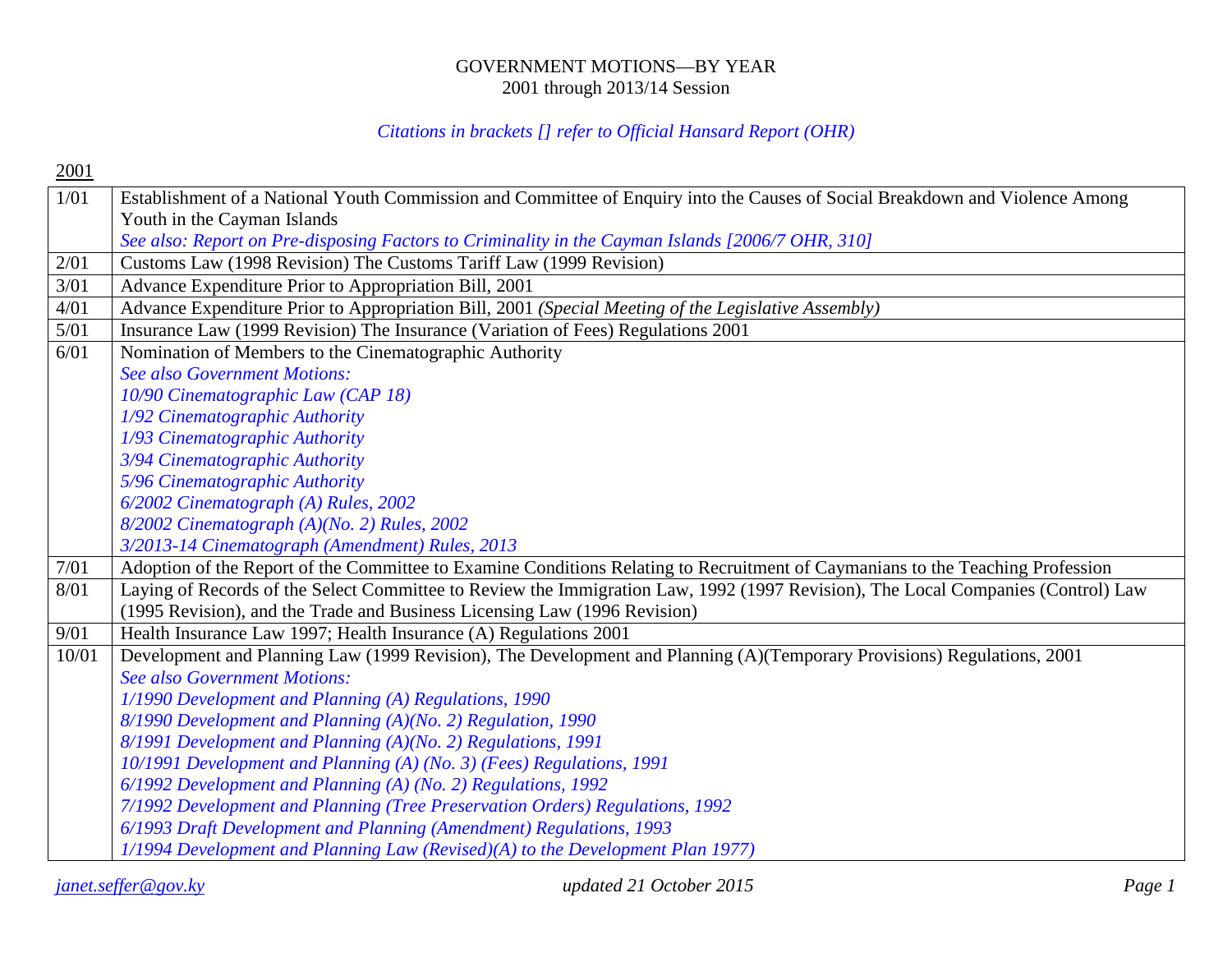|       | 4/1994 Development and Planning Law (Revised) Draft Development and Planning (A) Regulations                                                                       |
|-------|--------------------------------------------------------------------------------------------------------------------------------------------------------------------|
|       | 5/1994 Development and Planning Law (Revised)(A) to the Development Plan 1977)                                                                                     |
|       | 1/1996 Development and Planning Law (Revised) Amendment to the Development Plan 1977                                                                               |
|       | 3/1996 Development and Planning Law (1995 Revision) (Amendment to the Development Plan 1977)                                                                       |
|       | 4/1996 Development and Planning Law (1995 Revision) Building Code (Amendment) Regulations, 1996                                                                    |
|       | 5/1997 Development and Planning Regulations (1995 Revision)                                                                                                        |
|       | 8/1997 Development and Planning Law (Amendment No. 2) Regulations, 1997                                                                                            |
|       | 11/97 Development Plan, 1997                                                                                                                                       |
|       | 12/1997 Draft Development and Planning (A) (No. 3) Regulations, 1997                                                                                               |
|       | 15/1997 Development and Planning Law (1995 Revision) (an Infrastructural Fund)                                                                                     |
|       | 3/1999 Amendment to the Development Plan 1997                                                                                                                      |
|       | 1/2000 Amendment to the Development Plan 1997                                                                                                                      |
|       | 1/2002 Development and Planning (A) (Height of Buildings) Regulations 2002                                                                                         |
|       | 4/2002 Development and Planning (A)(Heights of Buildings)(No. 2) Regulations, 2002                                                                                 |
|       | 9/2002 Development and Planning (A) (Extension of Temporary Provisions) Regulations, 2002                                                                          |
|       | 7/2004/05 Development and Planning Law (2003 Revision) Development and Planning (A) Regulations 2005                                                               |
|       | 12/2004/05 Development and Planning (A)(No. 2) Regulations 2005                                                                                                    |
|       | 4/2006/07 Development and Planning (A) Regulations, 2006                                                                                                           |
|       | 11/2009/10 Approval of Development and Planning (Amendment) Regulations, 2010                                                                                      |
|       | 5/2010/11 Approval of Development and Planning (A) (No. 2) Regulations, 2010                                                                                       |
| 11/01 | Revocation and Appointment of Membership to the Standing Business Committee                                                                                        |
| 12/01 | Revocation and Appointment of Membership to the Standing House Committee                                                                                           |
| 13/01 | Revocation and Appointment of Membership to the Standing Public Accounts Committee                                                                                 |
| 14/01 | Health Services (Fees and Charges) Regulations, 2001                                                                                                               |
| 15/01 | Insurance (Further Variation of Fees) Regulations, 2001                                                                                                            |
| 16/01 | Amendment to the Development Plan 1997 (rezoning of Registration Section, Bodden Town, Block 44B, Parcel 42, to the previous zoning of Medium Density Residential) |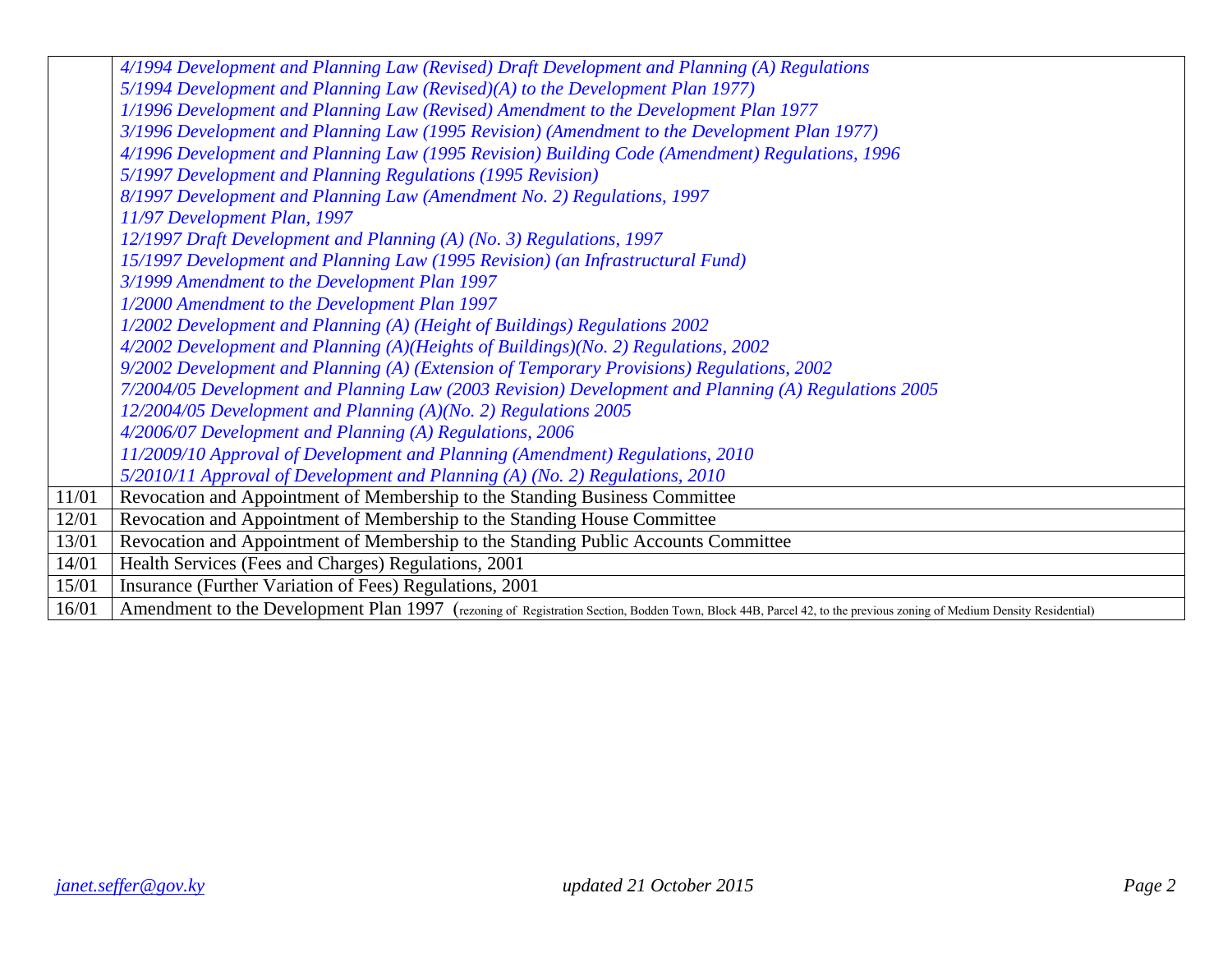| 2002   |                                                                                                                                                                                                       |
|--------|-------------------------------------------------------------------------------------------------------------------------------------------------------------------------------------------------------|
| 1/02   | Development and Planning (A) (Height of Buildings) Regulations 2002                                                                                                                                   |
|        | See also Government Motion 4/2002 Development and Planning (A)(Heights of Buildings)(No. 2) Regulations, 2002                                                                                         |
| 2/02   | <b>CARICOM Associate Membership</b>                                                                                                                                                                   |
| 3/02   | Loans (Caribbean Development Bank) Law (1999 Revision) Cayman Islands Development Bank                                                                                                                |
|        | <b>See also Government Motions:</b>                                                                                                                                                                   |
|        | 9/2009-10 Government Guarantee in respect of Debt Refinancing by the Cayman Islands Development Bank (CIDB)                                                                                           |
|        | 10/2009-10 Government Guarantee in respect of credit facility for Cayman Islands Development Bank                                                                                                     |
|        | 2/2010-11 Government Guarantee in Respect of Bond held by Various Bondholders for Cayman Islands Development Bank                                                                                     |
|        | 9/2010-11 Government Guarantee in respect of credit facility for Cayman Islands Development Bank (CIDB)                                                                                               |
| 4/02   | Development and Planning (A)(Heights of Buildings)(No. 2) Regulations, 2002                                                                                                                           |
|        | <b>See also Government Motions:</b>                                                                                                                                                                   |
|        | 1/2002 Development and Planning (A) (Height of Buildings) Regulations 2002                                                                                                                            |
| $5/02$ | Building Code (A) Regulations 2002                                                                                                                                                                    |
|        | See also:                                                                                                                                                                                             |
|        | Building Code (A) Regulations (Government Motion 8/04-05, 2004/5 OHR)                                                                                                                                 |
|        | Builders Bill, 2007 [2006/7 OHR, 657]                                                                                                                                                                 |
| 6/02   | Cinematograph (A) Rules, 2002                                                                                                                                                                         |
|        | <b>See also Government Motions:</b>                                                                                                                                                                   |
|        | 10/90 Cinematographic Law (CAP 18)                                                                                                                                                                    |
|        | 1/92 Cinematographic Authority                                                                                                                                                                        |
|        | 8/92 Cinematograph (A)(No. 2) Rules, 2002                                                                                                                                                             |
|        | 1/93 Cinematographic Authority                                                                                                                                                                        |
|        | 3/94 Cinematographic Authority                                                                                                                                                                        |
|        | 5/96 Cinematographic Authority                                                                                                                                                                        |
|        | 6/2001 Nomination of Members to the Cinematographic Authority                                                                                                                                         |
|        | 8/2002 Cinematograph (A)(No. 2) Rules, 2002                                                                                                                                                           |
|        | 3/2013-14 Cinematograph (Amendment) Rules, 2013                                                                                                                                                       |
| 7/02   | Health Services (Fees and Charges) (A) Regulations, 2002                                                                                                                                              |
| 8/02   | Cinematograph (A)(No. 2) Rules, 2002                                                                                                                                                                  |
|        | See also: Government Motion 6/02 Cinematograph (A) Rules, 2002                                                                                                                                        |
| 9/02   | Development and Planning (A) (Extension of Temporary Provisions) Regulations, 2002                                                                                                                    |
| 10/02  | Amendment to the Development Plan, 1997 (change zoning of Block 14D P/82, 84, 89, 90, 134, 154, 377, 407, 417, 418 from Medium Density Residential to Neighbourhood Commercial)                       |
| 11/02  | Censure Motion (loss of confidence in Mr. David Ballantyne, Government's Principal Legal Advisor/Attorney-General/Second Official Member of the Legislative Assembly and of<br>the Executive Council) |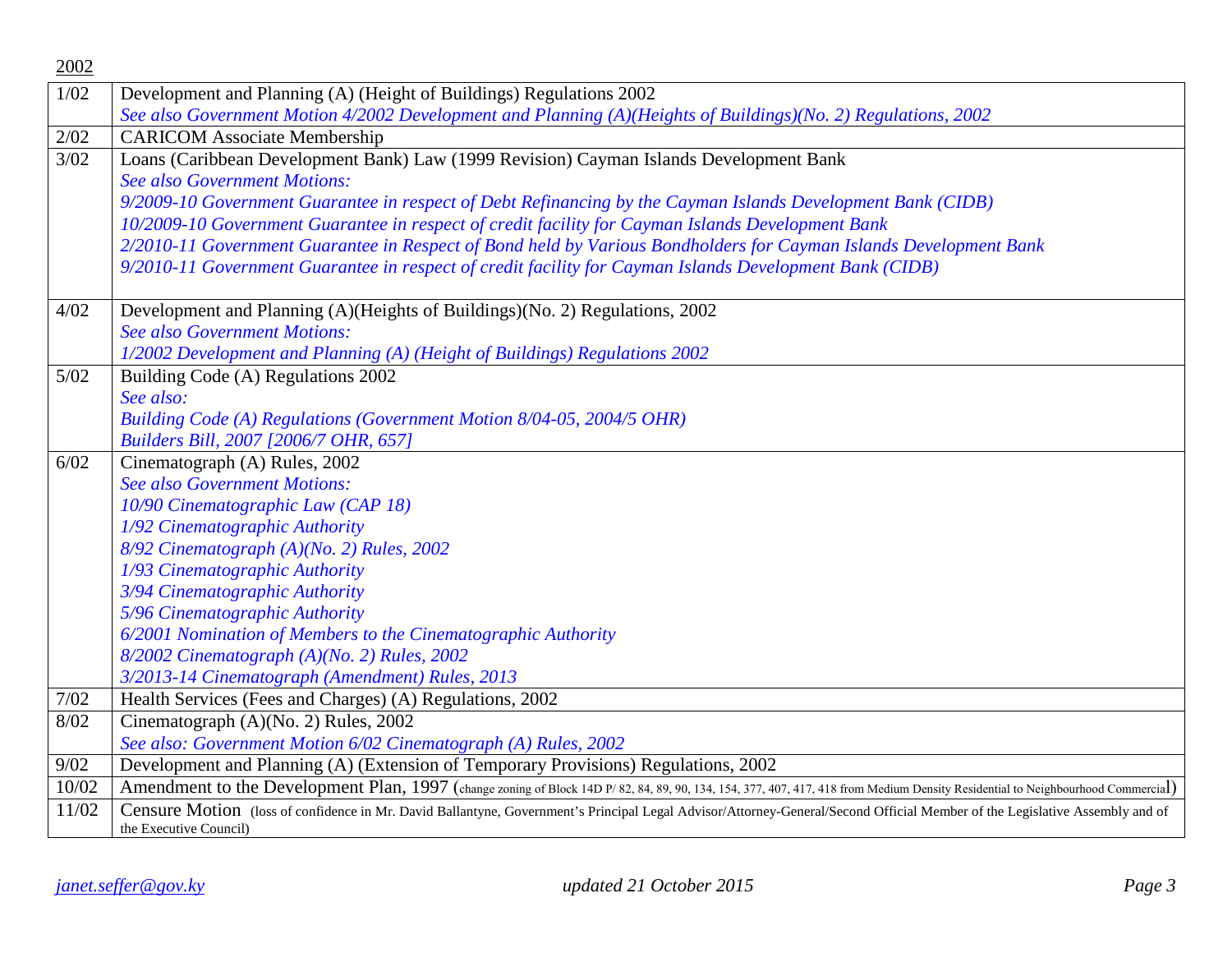| 2003 |                                                                                                                                                                                                                                                                                                                                                                                                                                                                             |
|------|-----------------------------------------------------------------------------------------------------------------------------------------------------------------------------------------------------------------------------------------------------------------------------------------------------------------------------------------------------------------------------------------------------------------------------------------------------------------------------|
| 1/03 | Cayman Islands Government Securities Law (Law 33 of 2002)                                                                                                                                                                                                                                                                                                                                                                                                                   |
| 2/03 | Health Insurance (A) Regulations 2003                                                                                                                                                                                                                                                                                                                                                                                                                                       |
| 3/03 | Amendments to the Development Plan 1997 (rezoning of: Registration Section, West Bay Beach South, Block 13C, Parcel 1 (Part), from High Density Residential to Heavy Industrial and<br>Public Open Space; Registration Section, George Town Central, Block 13D Parcel 1, from Public Open Space to Heavy Industrial and Public Open Space)                                                                                                                                  |
| 4/03 | Amendments to the Development Plan 1997 (rezoning of Registration Section, West Bay Beach South, Block 12D, Parcels (Part) 6. 10. 12. 30 and 9 REM 6 from Low Density Residential<br>to Neighbourhood Commercial and General Commercial)                                                                                                                                                                                                                                    |
| 5/03 | Debate on the Report of the Proposed New Draft Constitution                                                                                                                                                                                                                                                                                                                                                                                                                 |
|      | See also:                                                                                                                                                                                                                                                                                                                                                                                                                                                                   |
|      | Committee on Proposed New Draft Constitution [2003 OHR, 968-984, 985-997]                                                                                                                                                                                                                                                                                                                                                                                                   |
|      | Report of Committee on Motion to Approve Proposed Amendments to Proposed New Draft Constitution [2003 OHR, 997-1007]                                                                                                                                                                                                                                                                                                                                                        |
|      | <b>Government Motions:</b><br>7/91 Publication of Report of the Select Committee to Review the Cayman Islands (Constitution) Order,<br>1972 4/93 Recommendation for Constitutional Change - Amendment to GM 4/93 [1993 OHR, 607]<br>2/04 Amendment to section 18 (2) of the Cayman Islands Constitution Order 1982<br>13/08-09 Referendum on Constitutional Modernization<br>[On 6 November 2009, the Cayman Islands ushered in the new Cayman Islands Constitution Order.] |
| 6/03 | Debate on the Report of the Cayman Islands Electoral Boundaries Commission 2003                                                                                                                                                                                                                                                                                                                                                                                             |
|      | Committee on Report of the Cayman Islands Electoral Boundary Commission 2003 [2003 OHR, 1050-1059,]                                                                                                                                                                                                                                                                                                                                                                         |
|      | Report of Committee on Report of the Cayman Islands Electoral Boundary Commission [2003 OHR, 1059-1060,]                                                                                                                                                                                                                                                                                                                                                                    |
| 7/03 | UK Position on European Union Savings Directive (EUSD)                                                                                                                                                                                                                                                                                                                                                                                                                      |
| 8/03 | Health Insurance Law (2003 Revision) / Health Insurance (A) Regulations 2004                                                                                                                                                                                                                                                                                                                                                                                                |

| 1/04 | Amendment to the Development Plan 1997 (rezoning of Registration Section, West Bay Beach North, Block 11D, Parcel 36, from Neighbourhood Commercial to Hotel/Tourism) |
|------|-----------------------------------------------------------------------------------------------------------------------------------------------------------------------|
| 2/04 | Amendment to section 18 (2) of the Cayman Islands Constitution Order 1982                                                                                             |
|      | <b>See also Government Motions</b>                                                                                                                                    |
|      | 7/91 Publication of Report of the Select Committee to Review the Cayman Islands (Constitution) Order, 1972                                                            |
|      | 4/93 Recommendation for Constitutional Change - Amendment to GM 4/93 [1993 OHR, 607]                                                                                  |
|      | 5/93 Fundamental Rights Clause of the Constitution Motion 4/93                                                                                                        |
|      | 5/03 Debate on the Report of the Proposed New Draft Constitution                                                                                                      |
|      | 13/08-09 Referendum on Constitutional Modernization                                                                                                                   |
| 3/04 | Convention for the Elimination of all Forms of Discrimination against Women                                                                                           |
| 4/04 | Amendment to the Development Plan 1997 (Proposed Rezoning Vista Norte)                                                                                                |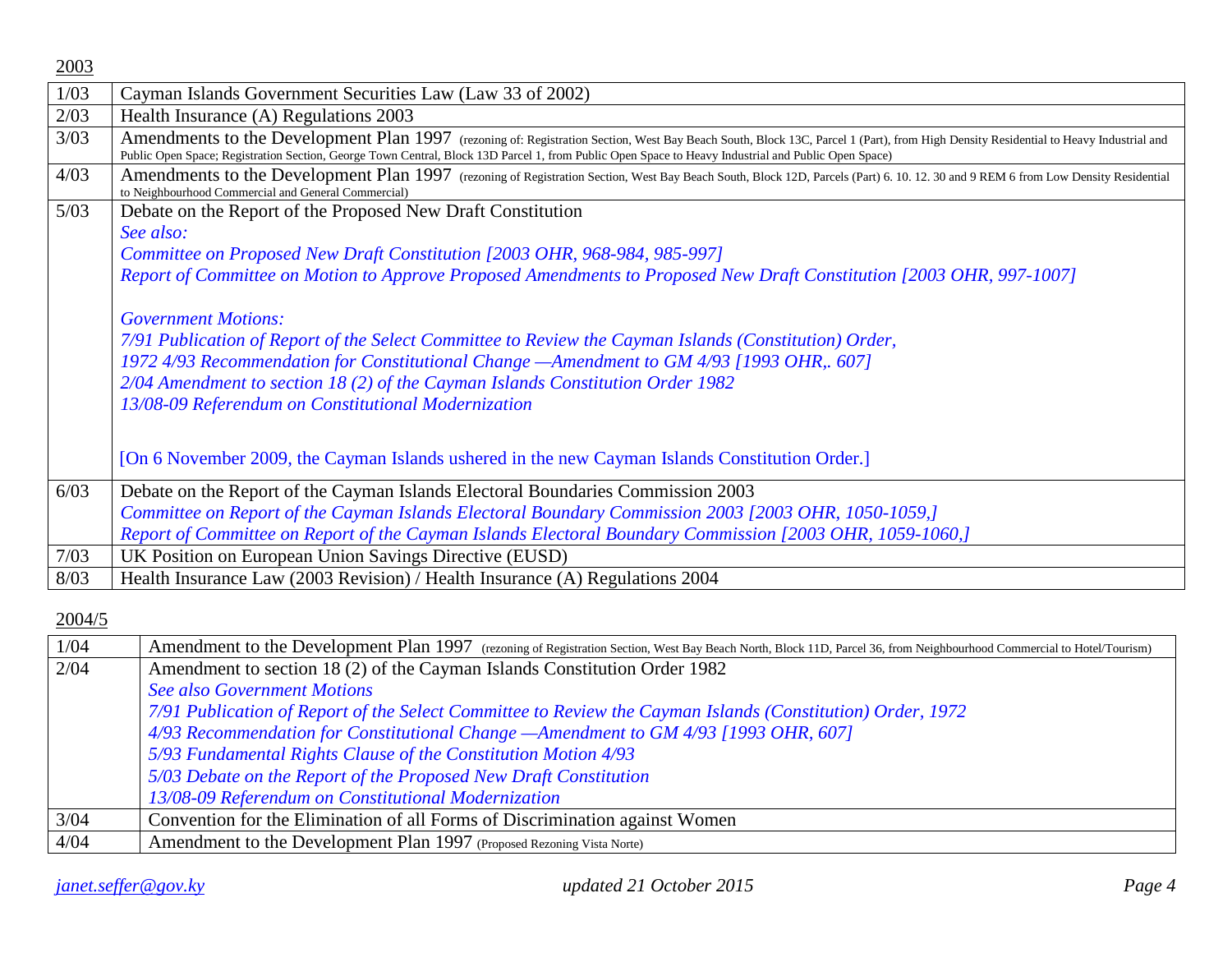| $5/05$      | Amendment to the Development Plan 1997 Godfrey Nixon Subdivision                                                                  |
|-------------|-----------------------------------------------------------------------------------------------------------------------------------|
| 6/04        | Public Management and Finance Law (2003 Revision)                                                                                 |
| $7/04 - 05$ | Development and Planning Law (2003 Revision) Development and Planning (A) Regulations 2005                                        |
|             | <b>See also Government Motions:</b>                                                                                               |
|             | 1/1990 Development and Planning (A) Regulations, 1990                                                                             |
|             | 8/1990 Development and Planning (A)(No. 2) Regulation, 1990                                                                       |
|             | 8/1991 Development and Planning (A)(No. 2) Regulations, 1991                                                                      |
|             | 10/1991 Development and Planning (A) (No. 3) (Fees) Regulations, 1991                                                             |
|             | 6/1992 Development and Planning (A) (No. 2) Regulations, 1992                                                                     |
|             | 7/1992 Development and Planning (Tree Preservation Orders) Regulations, 1992                                                      |
|             | 6/1993 Draft Development and Planning (Amendment) Regulations, 1993                                                               |
|             | 1/1994 Development and Planning Law (Revised)(A) to the Development Plan 1977)                                                    |
|             | 4/1994 Development and Planning Law (Revised) Draft Development and Planning (A) Regulations                                      |
|             | 5/1994 Development and Planning Law (Revised)(A) to the Development Plan 1977)                                                    |
|             | 1/1996 Development and Planning Law (Revised) Amendment to the Development Plan 1977                                              |
|             | 3/1996 Development and Planning Law (1995 Revision) (Amendment to the Development Plan 1977)                                      |
|             | 4/1996 Development and Planning Law (1995 Revision) Building Code (Amendment) Regulations, 1996                                   |
|             | 5/1997 Development and Planning Regulations (1995 Revision)                                                                       |
|             | 8/1997 Development and Planning Law (Amendment No. 2) Regulations, 1997                                                           |
|             | 11/97 Development Plan, 1997                                                                                                      |
|             | 12/1997 Draft Development and Planning (A) (No. 3) Regulations, 1997                                                              |
|             | 15/1997 Development and Planning Law (1995 Revision) (an Infrastructural Fund)                                                    |
|             | 3/1999 Amendment to the Development Plan 1997                                                                                     |
|             | 1/2000 Amendment to the Development Plan 1997                                                                                     |
|             | 10/2001 Development and Planning Law (1999 Revision), The Development and Planning (A)(Temporary Provisions) Regulations,<br>2001 |
|             | 1/2002 Development and Planning (A) (Height of Buildings) Regulations 2002                                                        |
|             | 4/2002 Development and Planning (A)(Heights of Buildings)(No. 2) Regulations, 2002                                                |
|             | 9/2002 Development and Planning (A) (Extension of Temporary Provisions) Regulations, 2002                                         |
|             | 7/2004/05 Development and Planning Law (2003 Revision) Development and Planning (A) Regulations 2005                              |
|             | 12/2004/05 Development and Planning (A)(No. 2) Regulations 2005                                                                   |
|             | 4/2006/07 Development and Planning (A) Regulations, 2006                                                                          |
|             | 11/2009/10 Approval of Development and Planning (Amendment) Regulations, 2010                                                     |
|             | 5/2010/11 Approval of Development and Planning (A) (No. 2) Regulations, 2010                                                      |
|             |                                                                                                                                   |
| $8/04 - 05$ | Building Code (A) Regulations, 2005                                                                                               |
|             | Builders Bill, 2007 [2006/7 OHR, 657]                                                                                             |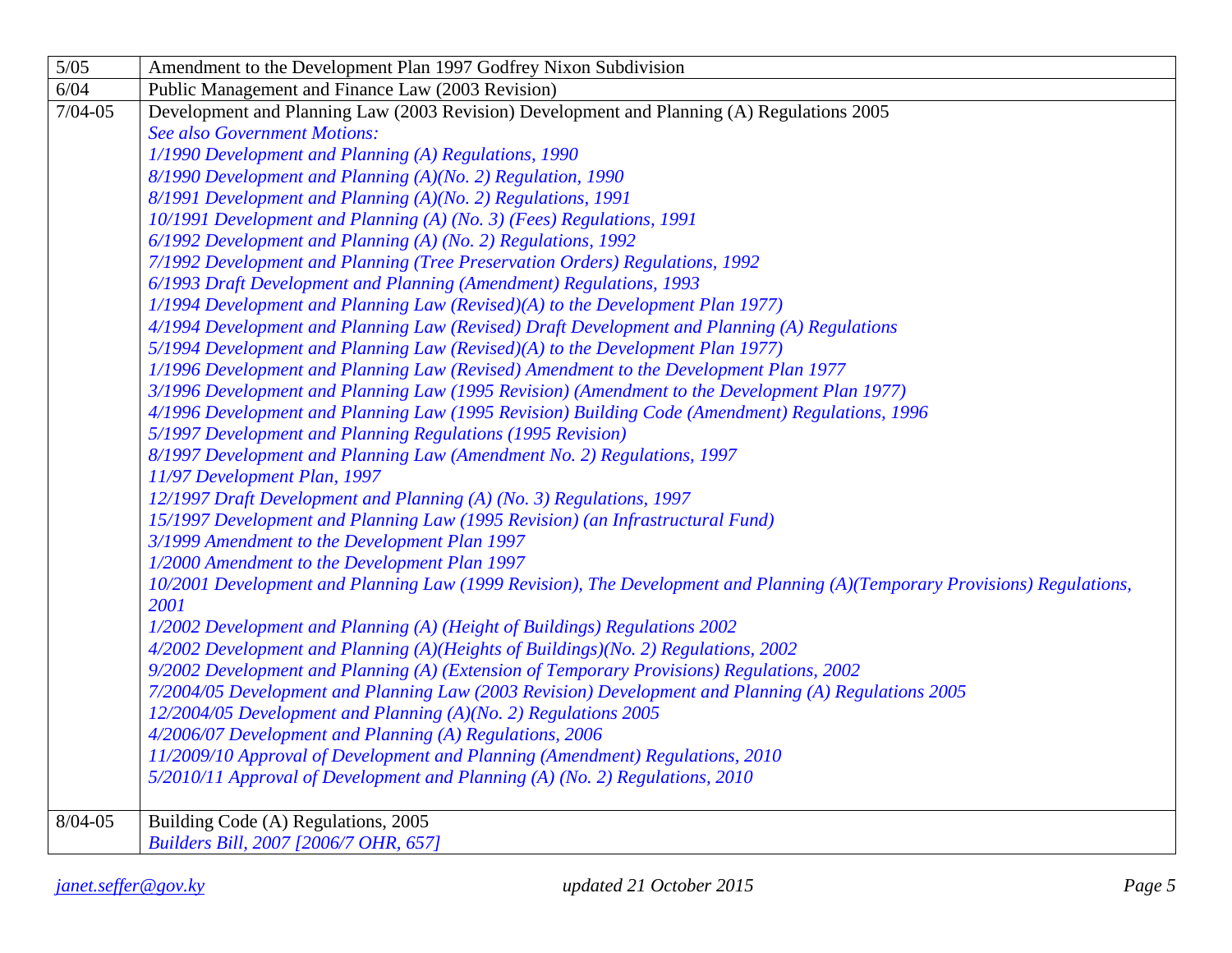| $9/04 - 05$  | Disbursement from the General Reserve Fund                                                                                |
|--------------|---------------------------------------------------------------------------------------------------------------------------|
| 10/04-05     | Government Guarantee in favour of the Cayman Islands Civil Service Association Co-operative Credit Union Limited          |
| $11/04 - 05$ | Health Insurance (A) Regulations 2005                                                                                     |
| 12/04-05     | Development and Planning (A)(No. 2) Regulations 2005                                                                      |
|              | <b>See also Government Motions:</b>                                                                                       |
|              | 1/1990 Development and Planning (A) Regulations, 1990                                                                     |
|              | 8/1990 Development and Planning (A)(No. 2) Regulation, 1990                                                               |
|              | 8/1991 Development and Planning (A)(No. 2) Regulations, 1991                                                              |
|              | 10/1991 Development and Planning (A) (No. 3) (Fees) Regulations, 1991                                                     |
|              | 6/1992 Development and Planning (A) (No. 2) Regulations, 1992                                                             |
|              | 7/1992 Development and Planning (Tree Preservation Orders) Regulations, 1992                                              |
|              | 6/1993 Draft Development and Planning (Amendment) Regulations, 1993                                                       |
|              | $1/1994$ Development and Planning Law (Revised)(A) to the Development Plan 1977)                                          |
|              | 4/1994 Development and Planning Law (Revised) Draft Development and Planning (A) Regulations                              |
|              | 5/1994 Development and Planning Law (Revised)(A) to the Development Plan 1977)                                            |
|              | 1/1996 Development and Planning Law (Revised) Amendment to the Development Plan 1977                                      |
|              | 3/1996 Development and Planning Law (1995 Revision) (Amendment to the Development Plan 1977)                              |
|              | 4/1996 Development and Planning Law (1995 Revision) Building Code (Amendment) Regulations, 1996                           |
|              | 5/1997 Development and Planning Regulations (1995 Revision)                                                               |
|              | 8/1997 Development and Planning Law (Amendment No. 2) Regulations, 1997                                                   |
|              | 11/97 Development Plan, 1997                                                                                              |
|              | 12/1997 Draft Development and Planning (A) (No. 3) Regulations, 1997                                                      |
|              | 15/1997 Development and Planning Law (1995 Revision) (an Infrastructural Fund)                                            |
|              | 3/1999 Amendment to the Development Plan 1997                                                                             |
|              | 1/2000 Amendment to the Development Plan 1997                                                                             |
|              | 10/2001 Development and Planning Law (1999 Revision), The Development and Planning (A)(Temporary Provisions) Regulations, |
|              | 2001                                                                                                                      |
|              | 1/2002 Development and Planning (A) (Height of Buildings) Regulations 2002                                                |
|              | 4/2002 Development and Planning (A)(Heights of Buildings)(No. 2) Regulations, 2002                                        |
|              | 9/2002 Development and Planning (A) (Extension of Temporary Provisions) Regulations, 2002                                 |
|              | 7/2004/05 Development and Planning Law (2003 Revision) Development and Planning (A) Regulations 2005                      |
|              | 12/2004/05 Development and Planning (A)(No. 2) Regulations 2005                                                           |
|              | 4/2006/07 Development and Planning (A) Regulations, 2006                                                                  |
|              | 11/2009/10 Approval of Development and Planning (Amendment) Regulations, 2010                                             |
|              | 5/2010/11 Approval of Development and Planning (A) (No. 2) Regulations, 2010                                              |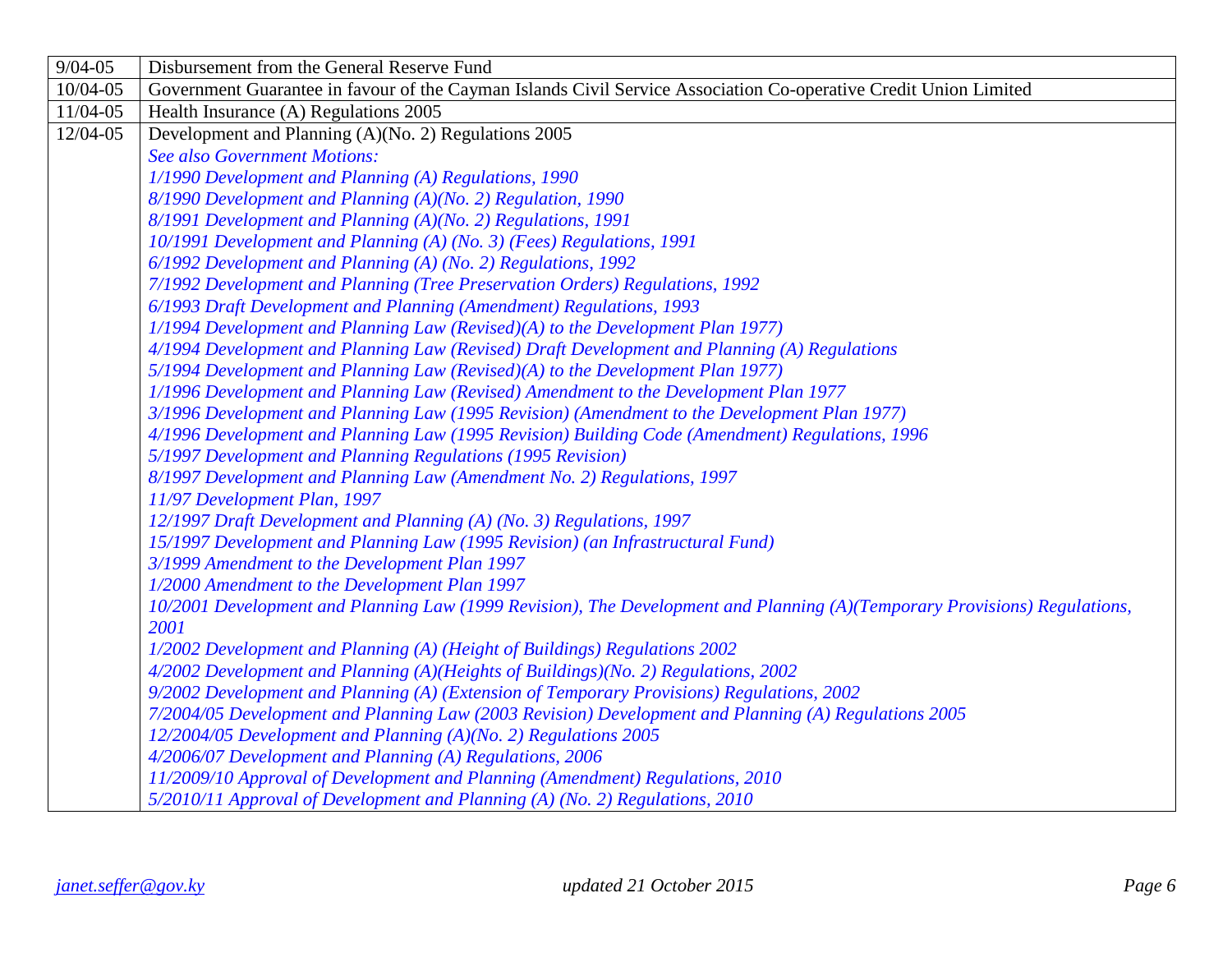| 2005/6      |                                                                                                                               |
|-------------|-------------------------------------------------------------------------------------------------------------------------------|
| 1/05        | Authorisation of Executive Financial Transactions for the 2005/6 Financial Year                                               |
| 2/05        | Approval of the Strategic Policy Statement for the 2005/6 Financial Year                                                      |
| $3/05$      | Establishment of a Committee for the Complaints Commissioner                                                                  |
|             | See also: Government Motion 2/07-08 Complaints Commissioner Regulations, 2006                                                 |
| 4/05        | Issuance of a Deed of Indemnity to the Board of Directors of Cayman Airways Ltd.                                              |
|             | <b>See also Government Motions:</b>                                                                                           |
|             | 6/2013-14 Issuance of Deed of Indemnity to Board of Directors of Cayman Islands National Insurance Company Limited            |
|             | 6/2010-11 Issuance of Deed of Indemnity to Board of Directors of Cayman Islands National Insurance Company Limited            |
|             | 8/2009-10 Issuance of a Deed of Indemnity to the Board of Directors of Cayman Airways Limited (the "Company")                 |
|             | 4/2005-06 Issuance of a Deed of Indemnity to the Board of Directors of Cayman Airways Ltd.                                    |
| $5/05$      | Amendment to the Development Plan 1997                                                                                        |
| 6/05        | National Consensus on the Future of Education in the Cayman Islands (Report of the National Education Conference held 2 and 5 |
|             | September 2005)                                                                                                               |
|             | Education Modernisation Bill, 2009 [2008/9 OHR, 967]                                                                          |
|             | Education (Amendment) Bill, 2010 [2009/10 OHR, 369]                                                                           |
| 7/05        | Approval of the Strategic Policy Statement for the 2006/7 Financial Year                                                      |
| 8/05        | Extension of Date for Quarterly and Annual Reporting for the 2004/5 Financial Year                                            |
| $9/05 - 06$ | Issuance of a Government Guarantee in Respect of Additional Borrowing by Cayman Turtle Farm (1983) Limited                    |
|             | <b>See also Government Motions</b>                                                                                            |
|             | 5/06-07 Public Management and Finance Law (2005 Revision) Issuance of a Government Guarantee in Respect of Additional         |
|             | Borrowings by Cayman Turtle Farm (1983) Ltd.                                                                                  |
|             | 14/08-09 Government Guarantees in respect of debt refinancing by Cayman Turtle Farm (1983) Limited [2008/9 OHR, 964]          |

| $1/06 - 07$                | Amendment to the Development Plan 1997 Proposed Rezoning–South Church Holdings |        |
|----------------------------|--------------------------------------------------------------------------------|--------|
| $2/06 - 07$                | Amendment to the Development Plan 1997 Proposed Rezoning–A. L. Thompson Sr.    |        |
| $3/06 - 07$                | Insurance Law (2004 Revision); Insurance (Variation of Fees) Regulations, 2006 |        |
| $4/06 - 07$                | Development and Planning (A) Regulations, 2006                                 |        |
|                            | <b>See also Government Motions:</b>                                            |        |
|                            | 1/1990 Development and Planning (A) Regulations, 1990                          |        |
|                            | 8/1990 Development and Planning (A)(No. 2) Regulation, 1990                    |        |
|                            | 8/1991 Development and Planning (A)(No. 2) Regulations, 1991                   |        |
|                            | 10/1991 Development and Planning (A) (No. 3) (Fees) Regulations, 1991          |        |
|                            | 6/1992 Development and Planning (A) (No. 2) Regulations, 1992                  |        |
|                            | 7/1992 Development and Planning (Tree Preservation Orders) Regulations, 1992   |        |
|                            | 6/1993 Draft Development and Planning (Amendment) Regulations, 1993            |        |
| <i>janet.seffer@gov.ky</i> | updated 21 October 2015                                                        | Page 7 |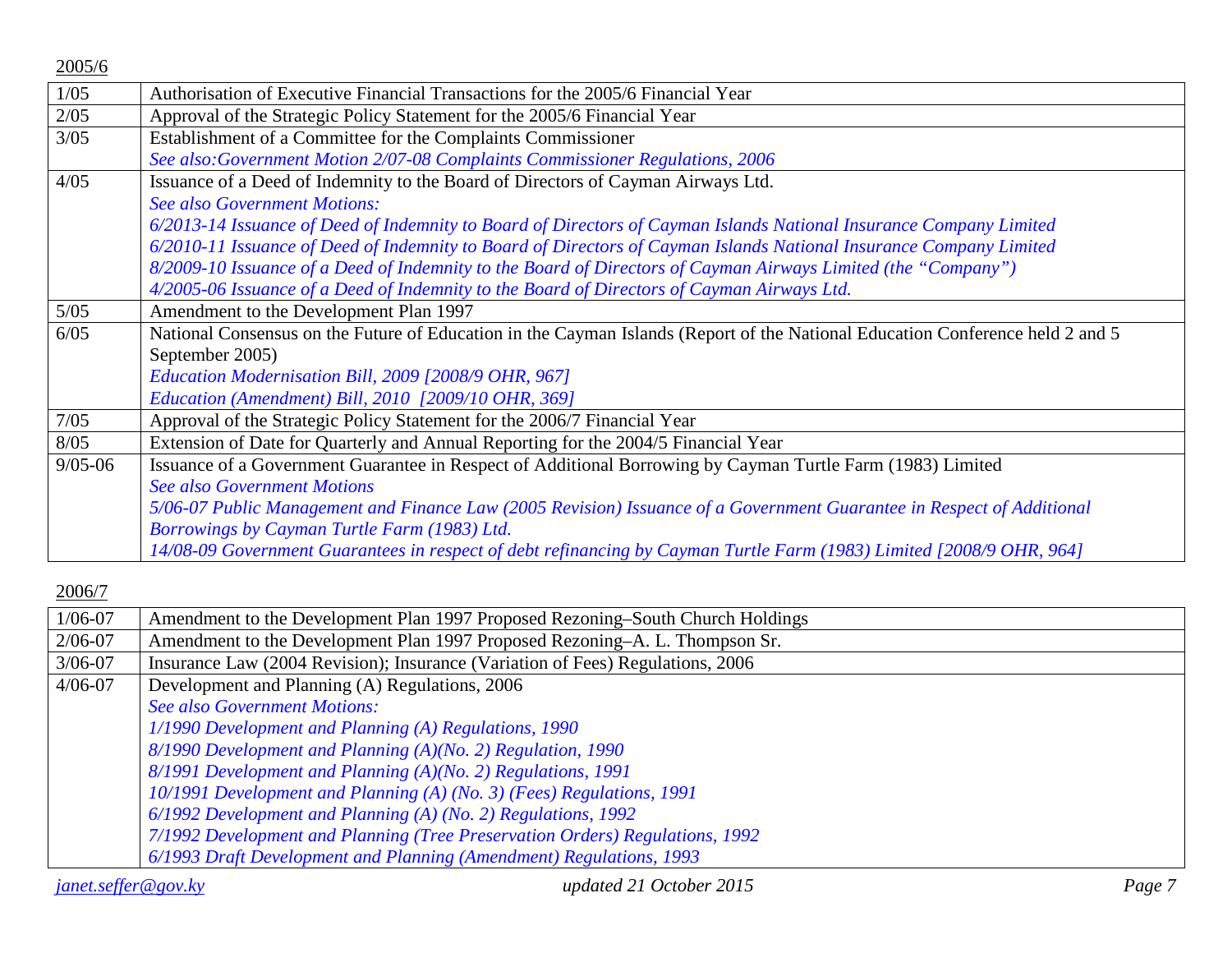|             | 1/1994 Development and Planning Law (Revised)(A) to the Development Plan 1977)                                                 |
|-------------|--------------------------------------------------------------------------------------------------------------------------------|
|             | 4/1994 Development and Planning Law (Revised) Draft Development and Planning (A) Regulations                                   |
|             | 5/1994 Development and Planning Law (Revised)(A) to the Development Plan 1977)                                                 |
|             | 1/1996 Development and Planning Law (Revised) Amendment to the Development Plan 1977                                           |
|             | 3/1996 Development and Planning Law (1995 Revision) (Amendment to the Development Plan 1977)                                   |
|             | 4/1996 Development and Planning Law (1995 Revision) Building Code (Amendment) Regulations, 1996                                |
|             | 5/1997 Development and Planning Regulations (1995 Revision)                                                                    |
|             | 8/1997 Development and Planning Law (Amendment No. 2) Regulations, 1997                                                        |
|             | 11/97 Development Plan, 1997                                                                                                   |
|             | 12/1997 Draft Development and Planning (A) (No. 3) Regulations, 1997                                                           |
|             | 15/1997 Development and Planning Law (1995 Revision) (an Infrastructural Fund)                                                 |
|             | 3/1999 Amendment to the Development Plan 1997                                                                                  |
|             | 1/2000 Amendment to the Development Plan 1997                                                                                  |
|             | 10/2001 Development and Planning Law (1999 Revision), The Development and Planning (A)(Temporary Provisions) Regulations, 2001 |
|             | 1/2002 Development and Planning (A) (Height of Buildings) Regulations 2002                                                     |
|             | 4/2002 Development and Planning (A)(Heights of Buildings)(No. 2) Regulations, 2002                                             |
|             | 9/2002 Development and Planning (A) (Extension of Temporary Provisions) Regulations, 2002                                      |
|             | 7/2004/05 Development and Planning Law (2003 Revision) Development and Planning (A) Regulations 2005                           |
|             | 12/2004/05 Development and Planning (A)(No. 2) Regulations 2005                                                                |
|             | 11/2009/10 Approval of Development and Planning (Amendment) Regulations, 2010                                                  |
|             | 5/2010/11 Approval of Development and Planning (A) (No. 2) Regulations, 2010                                                   |
| $5/06 - 07$ | Public Management and Finance Law (2005 Revision) Issuance of a Government Guarantee in Respect of Additional Borrowings by    |
|             | Cayman Turtle Farm (1983) Ltd.                                                                                                 |
|             | <b>See also Government Motions:</b>                                                                                            |
|             | 9/05-06 Issuance of a Government Guarantee in Respect of Additional Borrowing by Cayman Turtle Farm (1983) Limited             |
|             | 14/08-09 Government Guarantees in respect of debt refinancing by Cayman Turtle Farm (1983) Limited [2008/9 OHR, 964]           |
|             | Special Report of Auditor General on Review of Debt Financing Arrangements for Boatswain's Beach [2009/10 OHR, 387]            |
|             | Public Accounts Committee Report on Report of Auditor General on Review of Debt Financing Arrangements for Boatswain's Beach   |
|             | [2009/10 OHR, 387]                                                                                                             |
| $6/06 - 07$ | Amendment to the Development Plan 1997–Proposed Rezoning -Herbert Peintner                                                     |
| $7/06 - 07$ | Pre-Disposing Factors to Criminality in the Cayman Islands                                                                     |
|             | See also: Report on Pre-disposing Factors to Criminality in the Cayman Islands [2006/7 OHR, 310]                               |
| 8/06-07     | Administrative Autonomy of the Legislative Assembly                                                                            |
| $9/06 - 07$ | Approval of the Strategic Policy Statement for the 2007/08 Financial Year                                                      |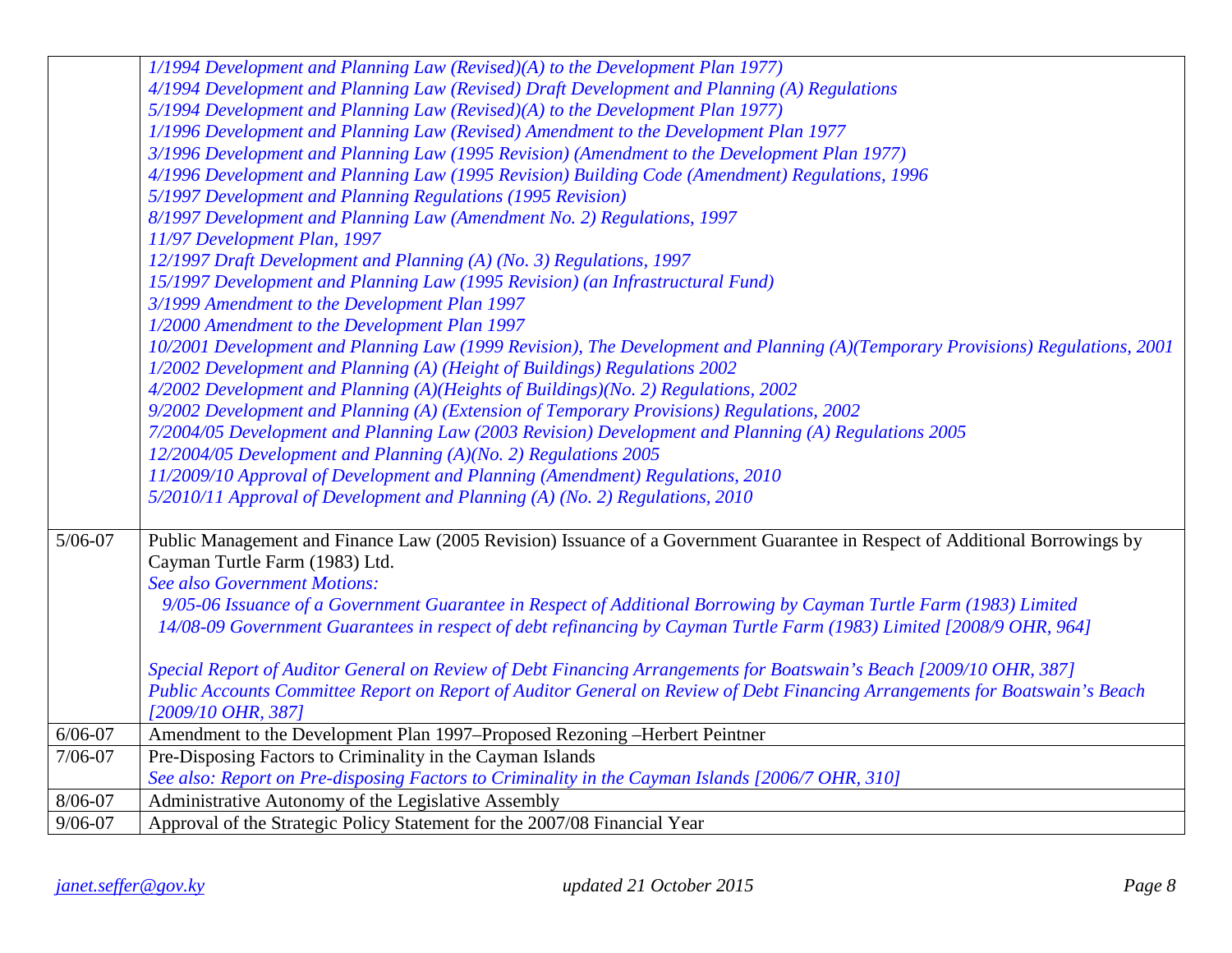| $1/07 - 08$ | Appointment of Member to Standing Business Committee of Legislative Assembly                             |
|-------------|----------------------------------------------------------------------------------------------------------|
| $2/07 - 08$ | <b>Complaints Commissioner Regulations, 2006</b>                                                         |
|             | See also: Government Motion 3/05 Establishment of a Committee for the Complaints Commissioner            |
| $3/07 - 08$ | Proposed Rezoning - Cayhesse Charitable Foundation Ltd                                                   |
| $4/07 - 08$ | Proposed Rezoning – Majid Yasin                                                                          |
| $5/07 - 08$ | Proposed Rezoning – Consolidated Water Company Ltd                                                       |
| $6/07 - 08$ | Approval of Strategic Policy Statement for 2008/09 Financial Year                                        |
|             | See also: Economic Forecasts (Jefferson, Hon. G. Kenneth)]2007/8 OHR, 629-631]                           |
| $7/07 - 08$ | Cinematograph Law (1995 Revision)                                                                        |
| $8/07 - 08$ | Approval for issuance of a Letter of Credit in respect of Cayman Islands National Insurance Company Ltd. |
| $9/07 - 08$ | Health Services (Fees and Charges) (A) Regulations, 2008                                                 |

| $1/08-09$   | Amendment to Development Plan 1997-Proposed Rezoning–Winston and Hyacinth Rose                                               |
|-------------|------------------------------------------------------------------------------------------------------------------------------|
| $2/08 - 09$ | Amendment to Development Plan 1997 - Proposed Rezoning–City Services "Cayman" Ltd.                                           |
| $3/08 - 09$ | Freedom of Information Law 2007 (Law 10 of 2007) Freedom of Information (Information Commissioner) Regulations 2008          |
|             | See also:Government Motion 7/08-09 Freedom of Information Law, 2007; Freedom of Information (General) Regulations, 2008      |
| $4/08 - 09$ | Amendment to Development Plan 1997-Proposed Rezoning-Desmond Kinch                                                           |
| 5/08-09     | Amendment to Development Plan 1997-Proposed Rezoning-LR Development Ltd.                                                     |
| $6/08 - 09$ | Amendment to Development Plan 1997–Proposed Rezoning National Housing Development Trust                                      |
| 7/08-09     | Freedom of Information Law, 2007; Freedom of Information (General) Regulations, 2008                                         |
| 8/08-09     | Government Guarantee in Favour of Cayman Islands Civil Service Association Co-operative Credit Union Limited                 |
| $9/08 - 09$ | Commemoration of 50 <sup>th</sup> Anniversary of Passage of Sex Disqualification (Removal) Law, 1958                         |
|             | See also: Private Member's Motion 01/2007-08-Recognition of contributions made by Women in Cayman Islands                    |
|             | 40 <sup>th</sup> Anniversary of elections in which Caymanian women had right to vote [1999 OHR, 1043]                        |
| 10/08-09    | Approval of Strategic Policy Statement for 2009/10 Financial Year                                                            |
| 11/08-09    | Government Guarantee in respect of Cayman Islands National Recovery Fund to a Financial Institution                          |
| 12/08-09    | Amendment to Development Plan 1997–Proposed Rezoning–AIP Ltd.                                                                |
| 13/08-09    | Referendum on Constitutional Modernization                                                                                   |
|             | See also:                                                                                                                    |
|             | Referendum (Constitutional Modernisation) Bill, 2009[2008/9 OHR, 857-902]                                                    |
|             | Government Motion 7/91 Publication of Report of the Select Committee to Review the Cayman Islands (Constitution) Order, 1972 |
|             | Government Motion 4/93 Recommendation for Constitutional Change - Amendment to GM 4/93 [1993 OHR, 607]                       |
|             | Government Motion 5/93 Fundamental Rights Clause of the Constitution Motion 4/93                                             |
|             | Government Motion 5/03 Debate on the Report of the Proposed New Draft Constitution                                           |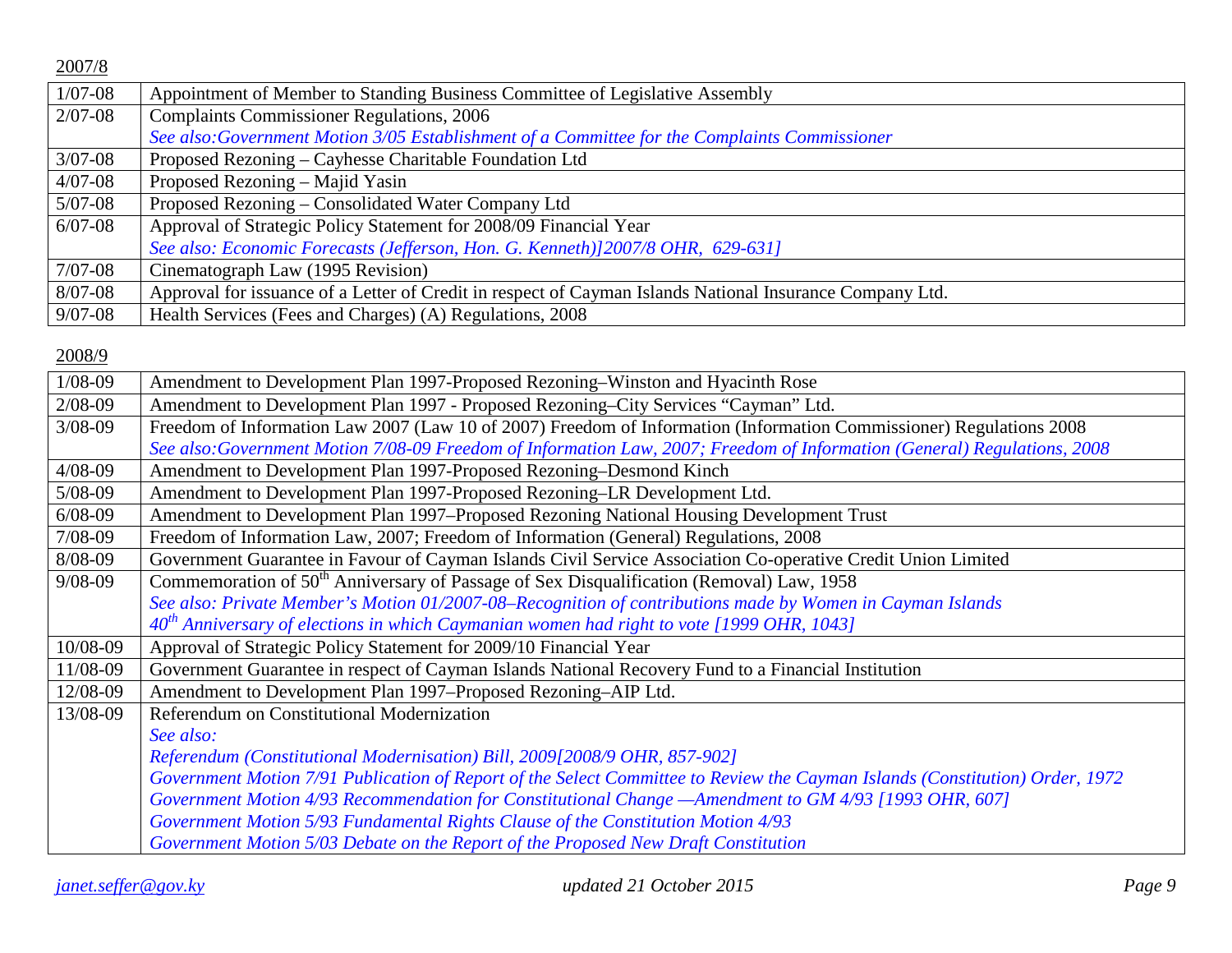|          | Government Motion 2/04 Amendment to section 18 (2) of the Cayman Islands Constitution Order 1982                             |
|----------|------------------------------------------------------------------------------------------------------------------------------|
| 14/08-09 | Government Guarantees in respect of debt refinancing by Cayman Turtle Farm (1983) Limited                                    |
|          | See also:                                                                                                                    |
|          | Government Motion 9/05-06 Issuance of a Government Guarantee in Respect of Additional Borrowing by Cayman Turtle Farm (1983) |
|          | <b>Limited</b>                                                                                                               |
|          | Government Motion 5/06-07 Public Management and Finance Law (2005 Revision) Issuance of Government Guarantee in Respect of   |
|          | Additional Borrowings by Cayman Turtle Farm (1983) Ltd.                                                                      |
|          | Government Motion 14/08-09: Government Guarantees in respect of debt refinancing by Cayman Turtle Farm (1983) Limited        |
|          | Special Report of Auditor General on Review of Debt Financing Arrangements for Boatswain's Beach [2009/10 OHR, 387]          |
|          | Public Accounts Committee Report on Report of Auditor General on Review of Debt Financing Arrangements for Boatswain's Beach |
|          | $[2009/10 \text{ } OHR, 387]$                                                                                                |

| $1/09-10$   | Authorisation of Executive Financial Transactions for 2009/10 Financial year                                                   |
|-------------|--------------------------------------------------------------------------------------------------------------------------------|
| $2/09-10$   | Tax Information Exchange Agreements between the Cayman Islands and various Jurisdictions, as of 13 August 2009                 |
|             | <b>See also Government Motions:</b>                                                                                            |
|             | 12/2009-10-TIEAs between Cayman Islands and various Jurisdictions, as of 12 March 2010                                         |
|             | 7/2010-11 TIEAs between Cayman Islands and various jurisdictions                                                               |
|             | 2/2011-12 Tax Information Agreement Order 2011 (18 August 2011)                                                                |
|             | 6/2011-12 Tax Information Exchange Agreements as of 30 November 2011                                                           |
|             | 9/2012-13 TIEAs between Cayman Islands and various Jurisdictions, as of 7 February 2013                                        |
|             | 5/2013-14 TIEAs as of 21 January 2014 and Convention on Mutual Administrative Assistance in Tax Matters                        |
|             |                                                                                                                                |
|             | Update on recent trip of Cayman Islands delegation to Europe relating to TIEAs [2009/10 OHR, 24–26]                            |
| $3/09 - 10$ | The Insurance Law (2008 Revision)—The Insurance (Variation of Fees) Regulations, 2009                                          |
| $4/09-10$   | Approval of the Strategic Policy Statement for the 2010/11 Financial Year                                                      |
|             | See also: Policy Statement - A Better Way Forward: A Common Vision for the Common Good [2009/10 OHR, 138]                      |
| $5/09-10$   | Parliamentary Pensions Law, 2004—Parliamentary Pensions (Defined Contribution Plan) Regulations 2009                           |
| $6/09-10$   | Authorisation to Borrow under the Provision of the [Government Securities Law (2003 Revision)] by the Creation and Issue of    |
|             | Registered Securities in the Form of Notes                                                                                     |
| $7/09-10$   | Amendment to the Development Plan 1997 - Proposed Rezoning Prospect, Block 23C Parcel 10.                                      |
| $8/09-10$   | Public Management and Finance Law (2005 Revision) -Issuance of a Deed of Indemnity to the Board of Directors of Cayman Airways |
|             | Limited (the "Company")                                                                                                        |
|             | <b>See also Government Motions:</b>                                                                                            |
|             | 6/2013-14 Issuance of Deed of Indemnity to Board of Directors of Cayman Islands National Insurance Company Limited             |
|             | 6/2010-11 Issuance of Deed of Indemnity to Board of Directors of Cayman Islands National Insurance Company Limited             |
|             | 8/2009-10 Issuance of a Deed of Indemnity to the Board of Directors of Cayman Airways Limited (the "Company")                  |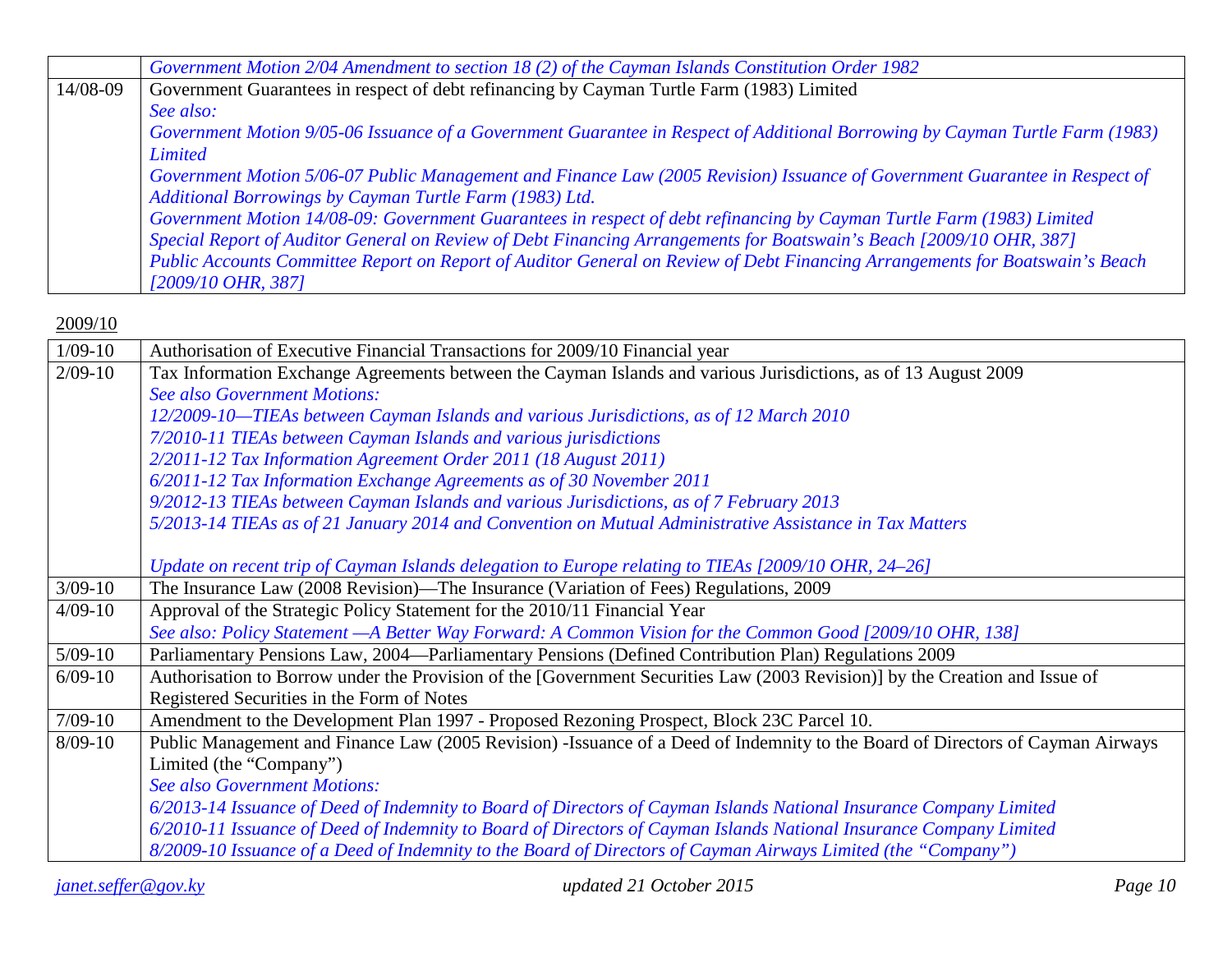|            | 4/2005 Issuance of a Deed of Indemnity to the Board of Directors of Cayman Airways Ltd.                                        |
|------------|--------------------------------------------------------------------------------------------------------------------------------|
| $9/09-10$  | Government Guarantee in respect of Debt Refinancing by the Cayman Islands Development Bank (CIDB)                              |
|            | <b>See also Government Motions:</b>                                                                                            |
|            | 3/2002 Loans (Caribbean Development Bank) Law (1999 Revision) Cayman Islands Development Bank                                  |
|            | 10/2009-10 Government Guarantee in respect of credit facility for Cayman Islands Development Bank                              |
|            | 2/2010-11 Government Guarantee in Respect of Bond held by Various Bondholders for Cayman Islands Development Bank              |
|            | 9/2010-11 Government Guarantee in respect of credit facility for Cayman Islands Development Bank (CIDB)                        |
| $10/09-10$ | Government Guarantee in respect of credit facility for Cayman Islands Development Bank (CIDB)                                  |
|            | <b>See also Government Motions:</b>                                                                                            |
|            | 3/2002 Loans (Caribbean Development Bank) Law (1999 Revision) Cayman Islands Development Bank                                  |
|            | 9/2009-10 Government Guarantee in respect of Debt Refinancing by the Cayman Islands Development Bank (CIDB)                    |
|            | 10/2009-10 Government Guarantee in respect of credit facility for Cayman Islands Development Bank                              |
|            | 2/2010-11 Government Guarantee in Respect of Bond held by Various Bondholders for Cayman Islands Development Bank              |
|            | 9/2010-11 Government Guarantee in respect of credit facility for Cayman Islands Development Bank (CIDB)                        |
| 11/09-10   | Approval of Development and Planning (Amendment) Regulations, 2010                                                             |
|            | <b>See also Government Motions:</b>                                                                                            |
|            | 1/1990 Development and Planning (A) Regulations, 1990                                                                          |
|            | 8/1990 Development and Planning (A)(No. 2) Regulation, 1990                                                                    |
|            | 8/1991 Development and Planning (A)(No. 2) Regulations, 1991                                                                   |
|            | 10/1991 Development and Planning (A) (No. 3) (Fees) Regulations, 1991                                                          |
|            | 6/1992 Development and Planning (A) (No. 2) Regulations, 1992                                                                  |
|            | 7/1992 Development and Planning (Tree Preservation Orders) Regulations, 1992                                                   |
|            | 6/1993 Draft Development and Planning (Amendment) Regulations, 1993                                                            |
|            | 1/1994 Development and Planning Law (Revised)(A) to the Development Plan 1977)                                                 |
|            | 4/1994 Development and Planning Law (Revised) Draft Development and Planning (A) Regulations                                   |
|            | 5/1994 Development and Planning Law (Revised)(A) to the Development Plan 1977)                                                 |
|            | 1/1996 Development and Planning Law (Revised) Amendment to the Development Plan 1977                                           |
|            | 3/1996 Development and Planning Law (1995 Revision) (Amendment to the Development Plan 1977)                                   |
|            | 4/1996 Development and Planning Law (1995 Revision) Building Code (Amendment) Regulations, 1996                                |
|            | 5/1997 Development and Planning Regulations (1995 Revision)                                                                    |
|            | 8/1997 Development and Planning Law (Amendment No. 2) Regulations, 1997                                                        |
|            | 11/97 Development Plan, 1997                                                                                                   |
|            | 12/1997 Draft Development and Planning (A) (No. 3) Regulations, 1997                                                           |
|            | 15/1997 Development and Planning Law (1995 Revision) (an Infrastructural Fund)                                                 |
|            | 3/1999 Amendment to the Development Plan 1997                                                                                  |
|            | 1/2000 Amendment to the Development Plan 1997                                                                                  |
|            | 10/2001 Development and Planning Law (1999 Revision), The Development and Planning (A)(Temporary Provisions) Regulations, 2001 |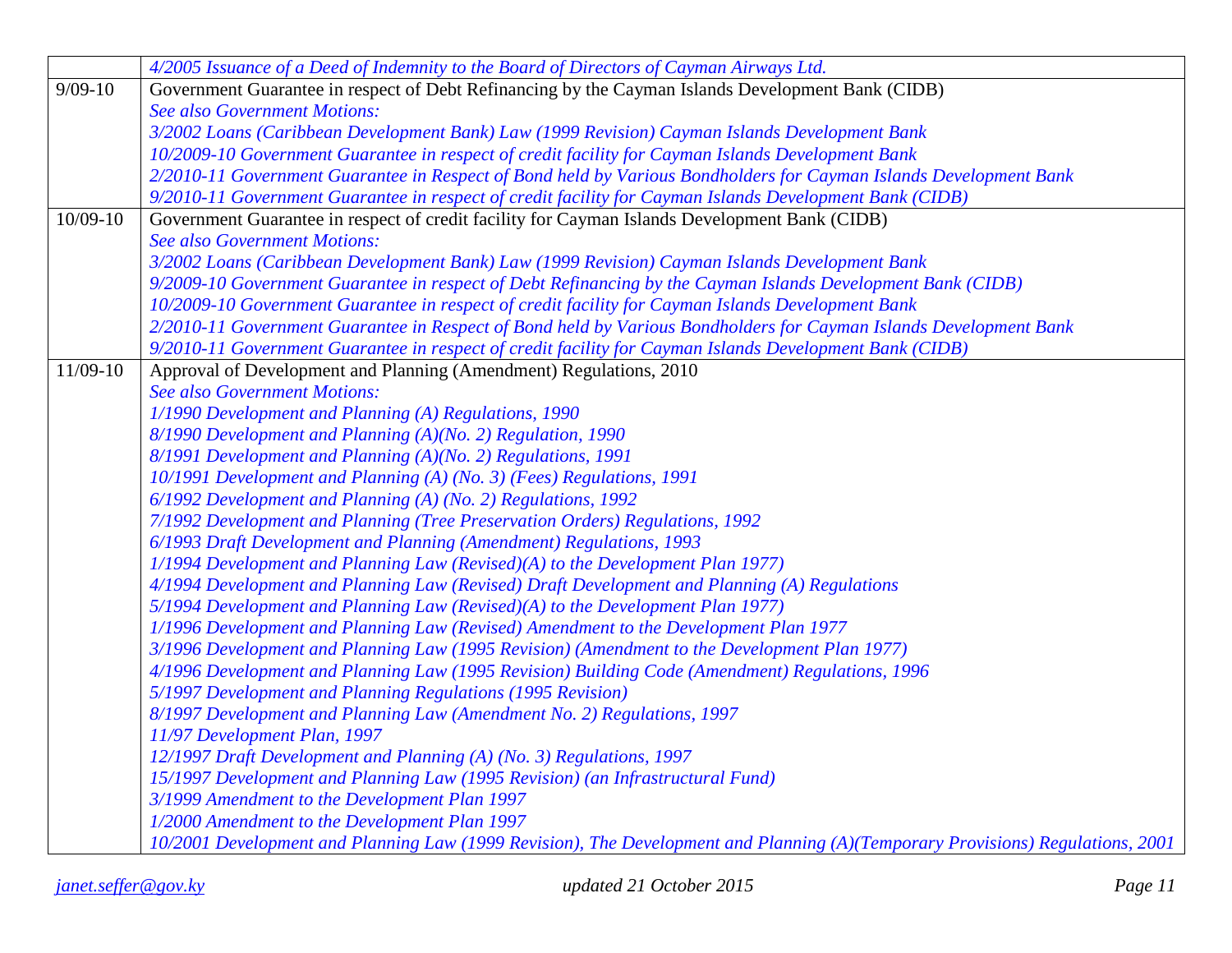|          | 1/2002 Development and Planning (A) (Height of Buildings) Regulations 2002                                |
|----------|-----------------------------------------------------------------------------------------------------------|
|          | 4/2002 Development and Planning (A)(Heights of Buildings)(No. 2) Regulations, 2002                        |
|          | 9/2002 Development and Planning (A) (Extension of Temporary Provisions) Regulations, 2002                 |
|          | 7/2004/05 Development and Planning Law (2003 Revision) Development and Planning (A) Regulations 2005      |
|          | 12/2004/05 Development and Planning (A)(No. 2) Regulations 2005                                           |
|          | 4/2006/07 Development and Planning (A) Regulations, 2006                                                  |
|          | 5/2010/11 Approval of Development and Planning (A) (No. 2) Regulations, 2010                              |
| 12/09-10 | Tax Information Exchange Agreements between Cayman Islands and various Jurisdictions, as of 12 March 2010 |
|          | <b>See also Government Motions:</b>                                                                       |
|          | 2/2009-10-TIEAs between Cayman Islands and various Jurisdictions, as of 13 August 2009                    |
|          | 7/2010-11 TIEAs between Cayman Islands and various jurisdictions                                          |
|          | 2/2011-12 Tax Information Agreement Order 2011 (18 August 2011)                                           |
|          | 6/2011-12 Tax Information Exchange Agreements as of 30 November 2011                                      |
|          | 9/2012-13 TIEAs between Cayman Islands and various Jurisdictions, as of 7 February 2013                   |
|          | 5/2013-14 TIEAs as of 21 January 2014 and Convention on Mutual Administrative Assistance in Tax Matters   |
|          |                                                                                                           |
|          | Update on recent trip of Cayman Islands delegation to Europe relating to TIEAs [2009/10 OHR, 24–26]       |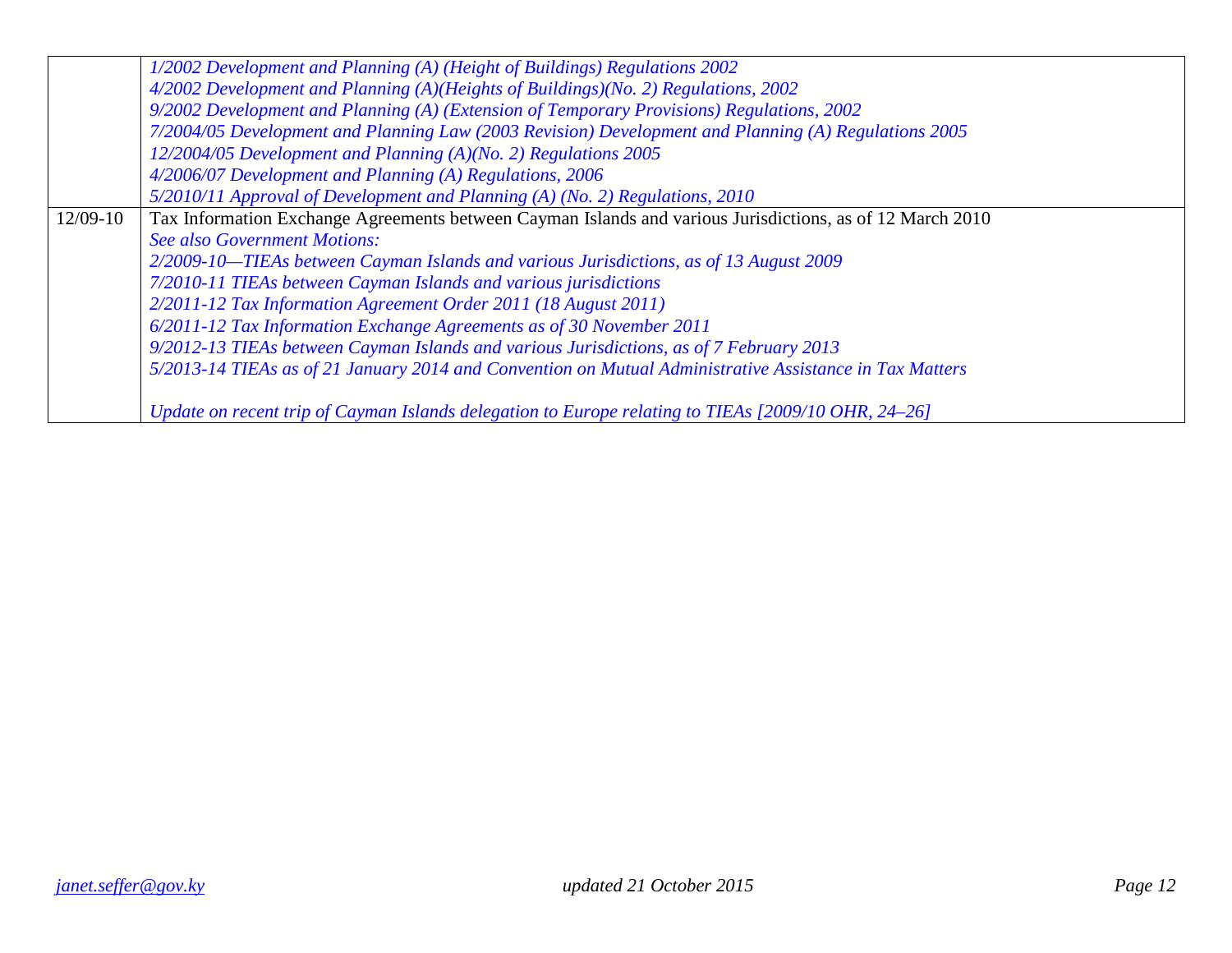| $1/2010 - 11$ | National Pensions (General) (A) Regulations, 2010                                                                         |
|---------------|---------------------------------------------------------------------------------------------------------------------------|
| $2/2010 - 11$ | Government Guarantee in Respect of Bond held by Various Bondholders for Cayman Islands Development Bank                   |
|               | <b>See also Government Motions:</b>                                                                                       |
|               | 3/2002 Loans (Caribbean Development Bank) Law (1999 Revision) Cayman Islands Development Bank                             |
|               | 9/2009-10 Government Guarantee in respect of Debt Refinancing by the Cayman Islands Development Bank (CIDB)               |
|               | 10/2009-10 Government Guarantee in respect of credit facility for Cayman Islands Development Bank                         |
|               | 9/2010-11 Government Guarantee in respect of credit facility for Cayman Islands Development Bank (CIDB)                   |
|               |                                                                                                                           |
| $3/2010 - 11$ | Government Guarantee in respect of a Credit Facility for Cayman Islands                                                   |
| $4/2010 - 11$ | <b>Creation of Committees for Information Commissioner</b>                                                                |
| $5/2010 - 11$ | Approval of Development and Planning (A) (No. 2) Regulations, 2010                                                        |
|               | <b>See also Government Motions:</b>                                                                                       |
|               | 1/1990 Development and Planning (A) Regulations, 1990                                                                     |
|               | 8/1990 Development and Planning (A)(No. 2) Regulation, 1990                                                               |
|               | 8/1991 Development and Planning (A)(No. 2) Regulations, 1991                                                              |
|               | 10/1991 Development and Planning (A) (No. 3) (Fees) Regulations, 1991                                                     |
|               | 6/1992 Development and Planning (A) (No. 2) Regulations, 1992                                                             |
|               | 7/1992 Development and Planning (Tree Preservation Orders) Regulations, 1992                                              |
|               | 6/1993 Draft Development and Planning (Amendment) Regulations, 1993                                                       |
|               | 1/1994 Development and Planning Law (Revised)(A) to the Development Plan 1977)                                            |
|               | 4/1994 Development and Planning Law (Revised) Draft Development and Planning (A) Regulations                              |
|               | 5/1994 Development and Planning Law (Revised)(A) to the Development Plan 1977)                                            |
|               | 1/1996 Development and Planning Law (Revised) Amendment to the Development Plan 1977                                      |
|               | 3/1996 Development and Planning Law (1995 Revision) (Amendment to the Development Plan 1977)                              |
|               | 4/1996 Development and Planning Law (1995 Revision) Building Code (Amendment) Regulations, 1996                           |
|               | 5/1997 Development and Planning Regulations (1995 Revision)                                                               |
|               | 8/1997 Development and Planning Law (Amendment No. 2) Regulations, 1997                                                   |
|               | 11/97 Development Plan, 1997                                                                                              |
|               | 12/1997 Draft Development and Planning (A) (No. 3) Regulations, 1997                                                      |
|               | 15/1997 Development and Planning Law (1995 Revision) (an Infrastructural Fund)                                            |
|               | 3/1999 Amendment to the Development Plan 1997                                                                             |
|               | 1/2000 Amendment to the Development Plan 1997                                                                             |
|               | 10/2001 Development and Planning Law (1999 Revision), The Development and Planning (A)(Temporary Provisions) Regulations, |
|               | 2001                                                                                                                      |
|               | 1/2002 Development and Planning (A) (Height of Buildings) Regulations 2002                                                |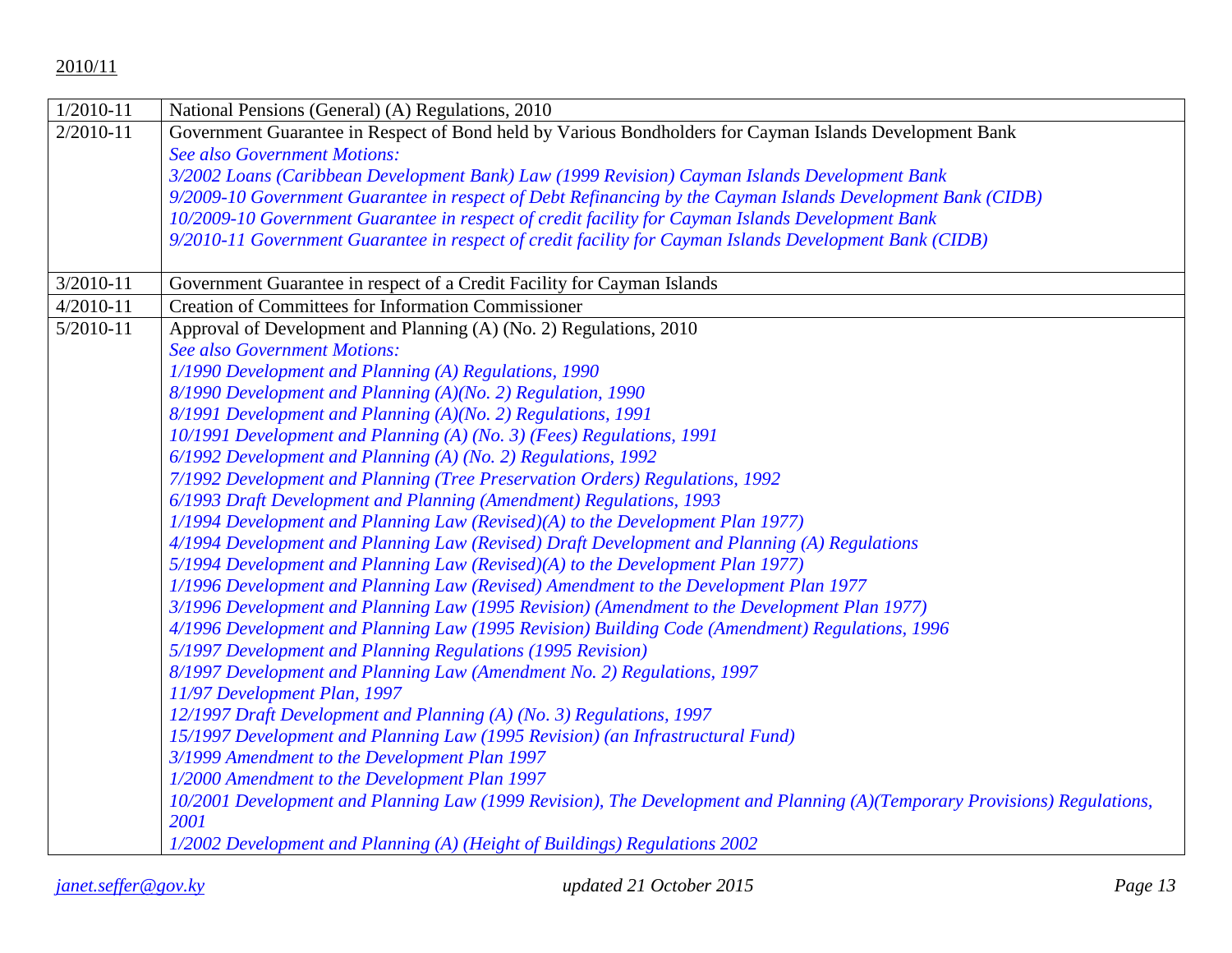|               | 4/2002 Development and Planning (A)(Heights of Buildings)(No. 2) Regulations, 2002                                             |
|---------------|--------------------------------------------------------------------------------------------------------------------------------|
|               | 9/2002 Development and Planning (A) (Extension of Temporary Provisions) Regulations, 2002                                      |
|               | 7/2004/05 Development and Planning Law (2003 Revision) Development and Planning (A) Regulations 2005                           |
|               | 12/2004/05 Development and Planning (A)(No. 2) Regulations 2005                                                                |
|               | 4/2006/07 Development and Planning (A) Regulations, 2006                                                                       |
|               | 11/2009/10 Approval of Development and Planning (Amendment) Regulations, 2010                                                  |
| $6/2010 - 11$ | Public Management and Finance Law (2005 Revision) Issuance of Deed of Indemnity to Board of Directors of Cayman Islands        |
|               | National Insurance Company Limited                                                                                             |
|               | <b>See also Government Motions:</b>                                                                                            |
|               | 6/2013-14 Issuance of Deed of Indemnity to Board of Directors of Cayman Islands National Insurance Company Limited             |
|               | 6/2010-11 Issuance of Deed of Indemnity to Board of Directors of Cayman Islands National Insurance Company Limited             |
|               | 8/2009-10 Issuance of a Deed of Indemnity to the Board of Directors of Cayman Airways Limited (the "Company")                  |
|               | 4/2005 Issuance of a Deed of Indemnity to the Board of Directors of Cayman Airways Ltd.                                        |
| 7/2010-11     | Tax Exchange Agreements between Cayman Islands and various Jurisdictions.                                                      |
|               | <b>See also Government Motions:</b>                                                                                            |
|               | 2/2009-10-TIEAs between Cayman Islands and various Jurisdictions, as of 13 August 2009                                         |
|               | 12/2009-10-TIEAs between Cayman Islands and various Jurisdictions, as of 12 March 2010                                         |
|               | 2/2011-12 Tax Information Agreement Order 2011 (18 August 2011)                                                                |
|               | 6/2011-12 Tax Information Exchange Agreements as of 30 November 2011                                                           |
|               | 9/2012-13 TIEAs between Cayman Islands and various Jurisdictions, as of 7 February 2013                                        |
|               | 5/2013-14 TIEAs as of 21 January 2014 and Convention on Mutual Administrative Assistance in Tax Matters                        |
|               |                                                                                                                                |
|               | Update on recent trip of Cayman Islands delegation to Europe relating to TIEAs [2009/10 OHR, 24-26]                            |
| 8/2010-11     | Strategic Policy Statement for 2011/2012 Financial Year                                                                        |
| $9/2010 - 11$ | Government Guarantee in respect of credit facility for Cayman Islands Development Bank (CIDB)                                  |
|               | <b>See also Government Motions:</b>                                                                                            |
|               | 3/2002 Loans (Caribbean Development Bank) Law (1999 Revision) Cayman Islands Development Bank                                  |
|               | 9/2009-10 Government Guarantee in respect of Debt Refinancing by the Cayman Islands Development Bank (CIDB)                    |
|               | 10/2009-10 Government Guarantee in respect of credit facility for Cayman Islands Development Bank                              |
|               | 2/2010-11 Government Guarantee in Respect of Bond held by Various Bondholders for Cayman Islands Development Bank              |
| 10/2010-11    | Amendment to Legislative Assembly Standing Orders (2006 Revision)                                                              |
|               | See also:                                                                                                                      |
|               | Government Motion 6/09 Amendment to Standing Orders Consequent on the Rejection of the Report of the Standing Select Committee |
|               | on Standing Orders on Government Motion 3/90 Motion to Reject the Recommendations Contained in the Report of the Standing      |
|               | <b>Select Committee on Standing Orders</b>                                                                                     |
|               | Government Motion 6/94 Amendment to the Legislative Assembly Standing Orders (Revised)                                         |
|               | Government Motion 8/94 Amendment to the Legislative Assembly Standing Orders (Revised)                                         |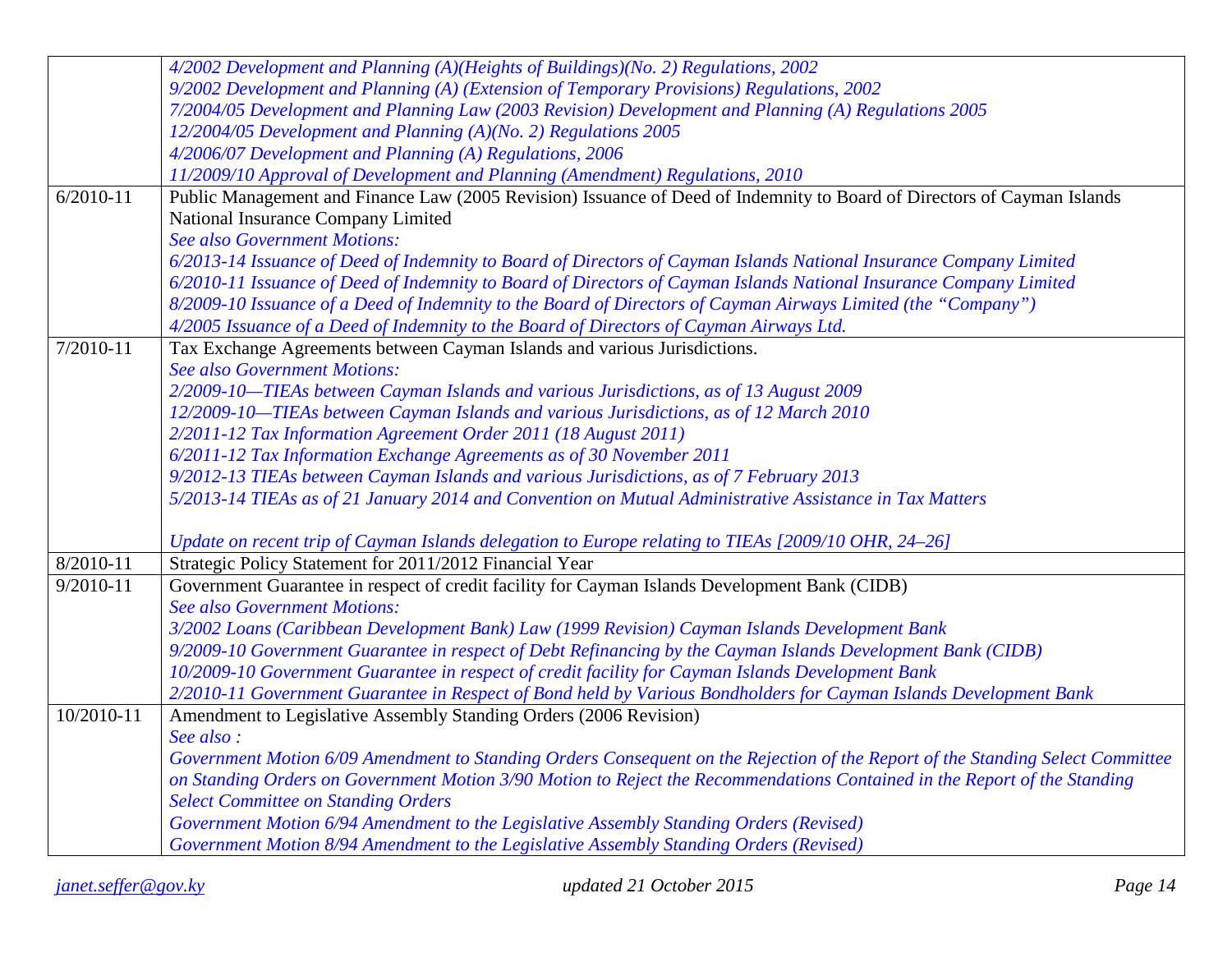|            | Government Motion 9/97 Legislative Assembly Standing Orders (1997 Revision)                                                |
|------------|----------------------------------------------------------------------------------------------------------------------------|
|            | See also:                                                                                                                  |
|            | Private Member's Motion 30/94–Review of Standing Orders of Legislative Assembly                                            |
|            | Private Member's Motion 07/95-Amendment to Legislative Assembly Standing Orders - Notice of Bills                          |
|            | Private Member's Motion 08/96-Amendment to Standing Orders to Provide for a Select Committee on Register of Interests      |
|            | Private Member's Motion 08/2001–Review of Standing Orders                                                                  |
|            | Private Member's Motion 02/2002-Amendment to Standing Order 32(6) of Legislative Assembly Standing Orders (1997 Revision)  |
|            | Private Member's Motion 02/2005-Amendment to Standing Orders                                                               |
|            | Private Member's Motion 02/2006-07-Standing Orders Committee                                                               |
|            | Private Member's Motion 07/2010-11-Standing Orders, amendment of in accordance with Cayman Islands Constitution Order 2009 |
| 11/2010-11 | Draft Order to Effect Recommendations of Electoral Boundaries Commission                                                   |
|            | See also                                                                                                                   |
|            | Government Motion 6/03 Debate on the Report of the Cayman Islands Electoral Boundaries Commission 2003                     |
|            | Committee on Report of the Cayman Islands Electoral Boundary Commission 2003 [2003 OHR, 1050-1059,]                        |
|            | Report of Committee on Report of the Cayman Islands Electoral Boundary Commission [2003 OHR, 1059-1060,]                   |

| $1/2011 - 12$ | Appointment of Membership of Standing Public Accounts Committee                                         |
|---------------|---------------------------------------------------------------------------------------------------------|
| $2/2011 - 12$ | Tax Information Agreement Order 2011 (18 August 2011)                                                   |
| $3/2011 - 12$ | Cinematograph (A) Rules, 2011                                                                           |
| $4/2011 - 12$ | Strategic Policy Statement 2012/13                                                                      |
| $5/2011 - 12$ | Framework for Fiscal Responsibility, (Deferred) 759                                                     |
| $6/2011-12$   | Tax Information Exchange Agreements as of 30 November 2011                                              |
|               | <b>See also Government Motions:</b>                                                                     |
|               | 2/2009-10—TIEAs between Cayman Islands and various Jurisdictions, as of 13 August 2009                  |
|               | 12/2009-10-TIEAs between Cayman Islands and various Jurisdictions, as of 12 March 2010                  |
|               | 7/2010-11 TIEAs between Cayman Islands and various jurisdictions                                        |
|               | 2/2011-12 Tax Information Agreement Order 2011 (18 August 2011)                                         |
|               | 9/2012-13 TIEAs between Cayman Islands and various Jurisdictions, as of 7 February 2013                 |
|               | 5/2013-14 TIEAs as of 21 January 2014 and Convention on Mutual Administrative Assistance in Tax Matters |
|               |                                                                                                         |
|               | Update on recent trip of Cayman Islands delegation to Europe relating to TIEAs [2009/10 OHR, 24–26]     |
| $7/2011 - 12$ | Issuance of Government Guarantee (CINICO) Cayman Islands National Insurance Company                     |
| $8/2011 - 12$ | Referendum on single member constituencies; one man, one vote                                           |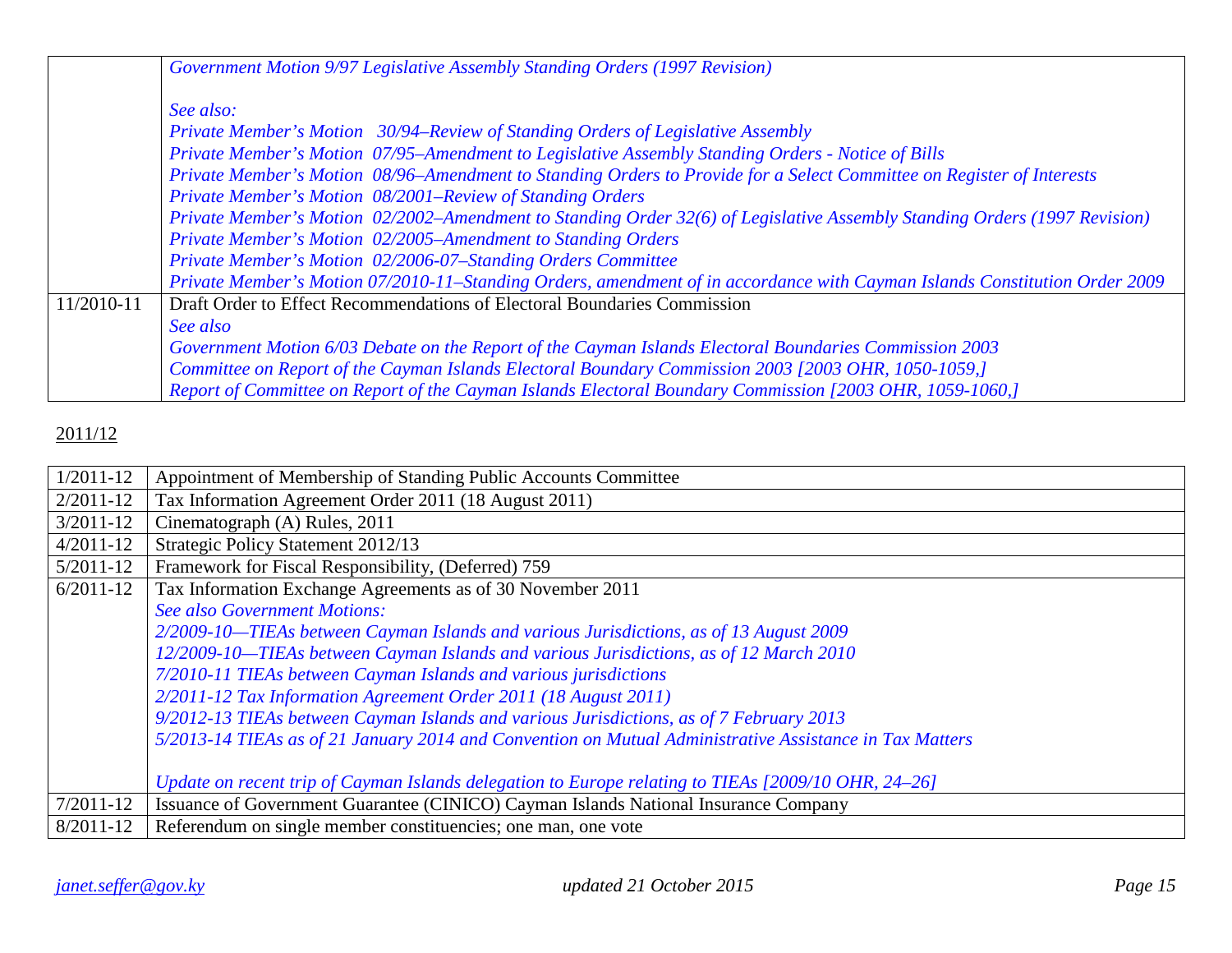| No. 1 2012/13 | Authorisation of Executive Financial Transactions for 2012/13                                                                                                                                                                                                                                                                                                                                                                                                                                                                                                                                                                                                                                                           |
|---------------|-------------------------------------------------------------------------------------------------------------------------------------------------------------------------------------------------------------------------------------------------------------------------------------------------------------------------------------------------------------------------------------------------------------------------------------------------------------------------------------------------------------------------------------------------------------------------------------------------------------------------------------------------------------------------------------------------------------------------|
| No. 2/2012-13 | Health Insurance (A) Regulations, 2012                                                                                                                                                                                                                                                                                                                                                                                                                                                                                                                                                                                                                                                                                  |
| No. 3/2012-13 | Draft Order to Effect Recommendations of Electoral Boundaries Commission<br>See also:<br>Statement by Minister "Reasons for modification pursuant to section 89(3) and (4) of the Constitution" [14 December 2011, page<br><b>789 OHR1</b><br>GM 8/2011-12 Referendum on single member constituencies; one man, one vote                                                                                                                                                                                                                                                                                                                                                                                                |
| No. 4/2012-13 | Cayman Islands Monetary Authority Sundry Fees Increase                                                                                                                                                                                                                                                                                                                                                                                                                                                                                                                                                                                                                                                                  |
| No. 5/2012-13 | Immigration (Grant of Right to be Caymanian) Order, 2012                                                                                                                                                                                                                                                                                                                                                                                                                                                                                                                                                                                                                                                                |
| No. 7/2012-13 | Amendment to the Development Plan 1997 (Proposed Rezoning - Colliers, East End, Block 73A Parcel 102, 20 (front portion), 22, 23, 25 and 65)                                                                                                                                                                                                                                                                                                                                                                                                                                                                                                                                                                            |
| No. 8/2012-13 | <b>Extension of Voters' Registration Date</b>                                                                                                                                                                                                                                                                                                                                                                                                                                                                                                                                                                                                                                                                           |
| No. 9/2012-13 | Tax Information Exchange Agreements as of 7th February 2013<br><b>See also Government Motions:</b><br>2/2009-10-TIEAs between Cayman Islands and various Jurisdictions, as of 13 August 2009<br>12/2009-10-TIEAs between Cayman Islands and various Jurisdictions, as of 12 March 2010<br>7/2010-11 TIEAs between Cayman Islands and various jurisdictions<br>2/2011-12 Tax Information Agreement Order 2011 (18 August 2011)<br>6/2011-12 Tax Information Exchange Agreements as of 30 November 2011<br>5/2013-14 TIEAs as of 21 January 2014 and Convention on Mutual Administrative Assistance in Tax Matters<br>Update on recent trip of Cayman Islands delegation to Europe relating to TIEAs [2009/10 OHR, 24-26] |
|               |                                                                                                                                                                                                                                                                                                                                                                                                                                                                                                                                                                                                                                                                                                                         |

| No. 1/2013-14   | Executive Financial Transactions, Authorisation of for 2013/14 financial year |
|-----------------|-------------------------------------------------------------------------------|
| No. $2/2013-14$ | Strategic Policy Statement 2014/15                                            |
| No. 3/2013-14   | Cinematograph (Amendment) Rules, 2013                                         |
|                 | See also Government Motions:                                                  |
|                 | 10/90 Cinematographic Law (CAP 18)                                            |
|                 | 1/92 Cinematographic Authority                                                |